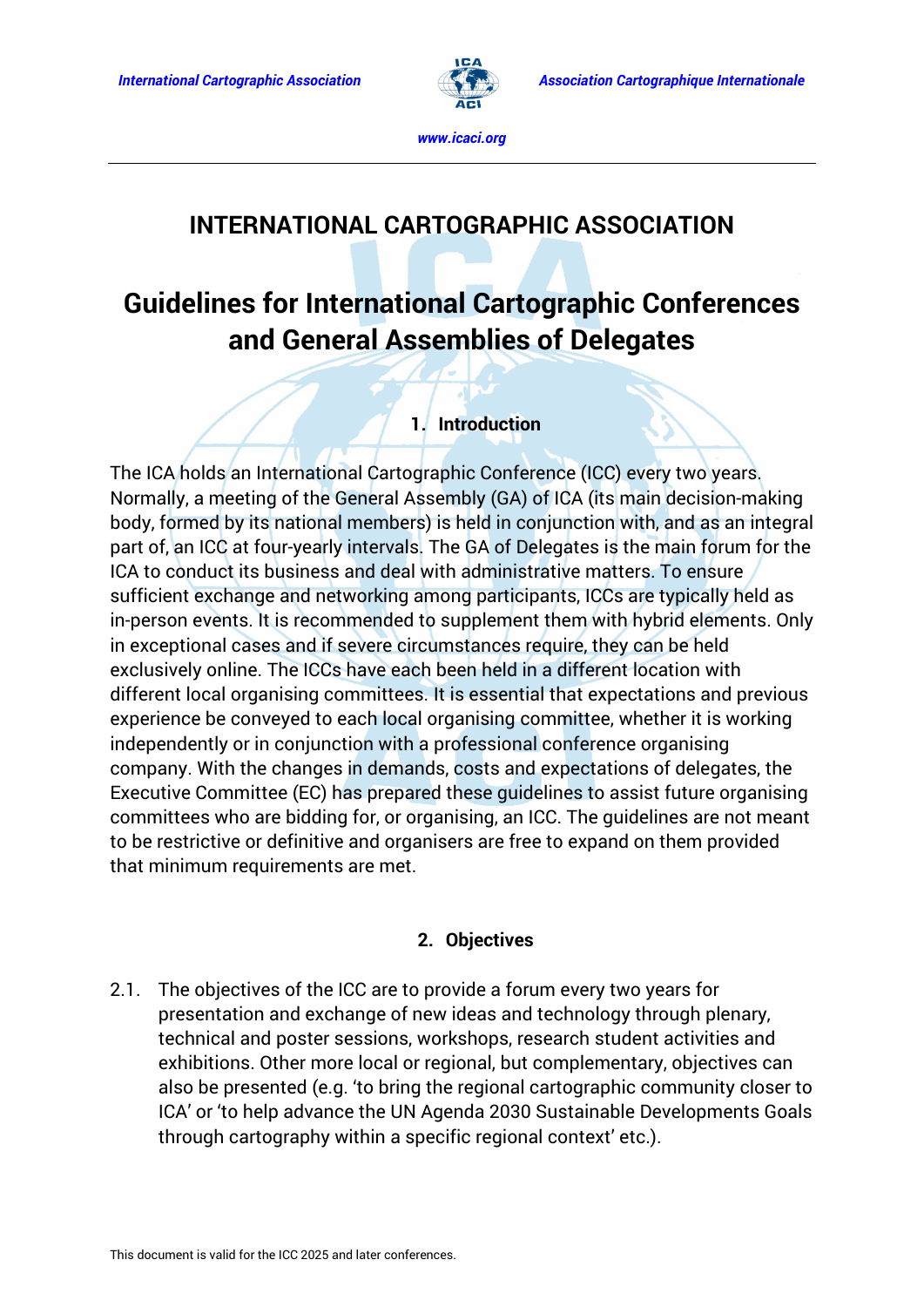- 2.2 The specific components of an ICC include:
	- Opening and closing ceremonies
	- Plenary sessions with keynote speakers
	- Scientific programme (involving selection, presentation and publication of papers and posters)
	- Workshops and Meetings of ICA Commissions and Working Groups, and other ICA-initiated meetings
	- International Cartographic Exhibition, Children's Map Exhibition, and other local exhibitions
	- Technical Exhibition
	- Technical visits or tours
	- Social events, including possible 'map use' events
	- Accompanying persons social programme

These are each considered in detail in this document.

# **3. The Role of ICA in International Cartographic Conferences**

- 3.1 The ICA EC invites member nations to bid for the right to host an ICC and GA.
- 3.2 The EC decides on the location of the ICC between two GAs. The GA decides the location of its meetings, and thus the location of the ICC at which a GA will be held.
- 3.3 Decisions on the venue are usually made four years in advance of an ICC.
- 3.4 Member nations lodging a promising bid are in principal expected to invite the President, Secretary General & Treasurer and other members of the EC to inspect facilities and meet proposed key persons and committees prior to decisions being made.
- 3.5 The bidding may be competitive and it is important that as much information as possible is provided to the EC and the GA. Once a bid has been accepted, a further detailed report is to be provided to the EC, setting out the broad programme and including a budget and business plan.
- 3.6 It is expected for the successful bidder to invite the EC to visit at least once to discuss the programme, to inspect conference facilities and address the status of preparations of other points from these guidelines together. This visit will normally take place 12 months before the conference. In addition to liaising with the local organising committee, this visit will involve the local organising committee hosting an EC meeting, for which sufficient time must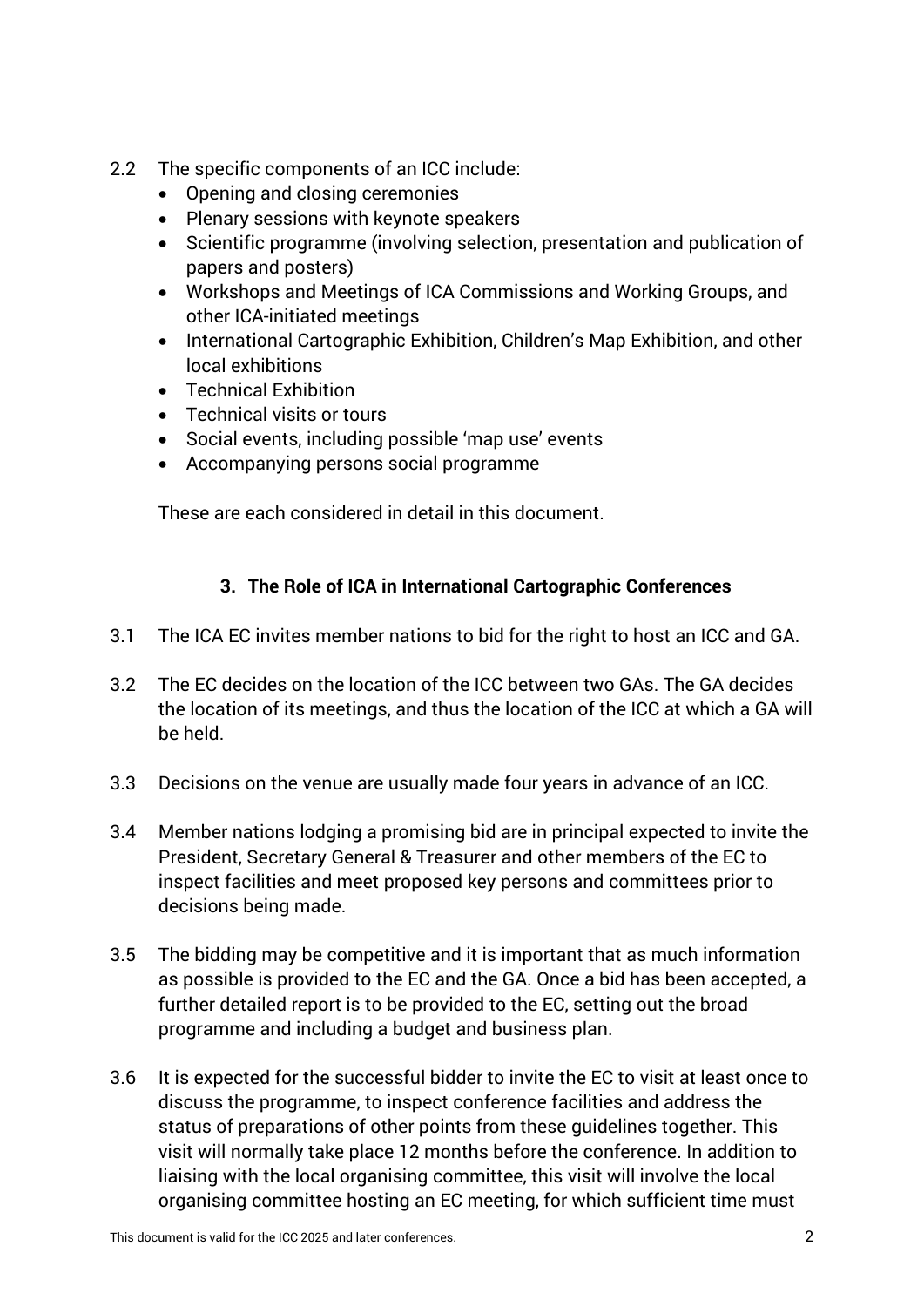be allocated. Thus, a three or four day EC visit should be envisaged and its costs included in the budget.

- 3.7 It is expected that the local costs of the above visits, including accommodation of EC members, be met by the host nation.
- 3.8 Progress reports are required regularly by the EC every 6 months in the years leading up to the conference. Any problem notified will be responded to by the EC.
- 3.9 All costs of organising the GA and ICC must be borne by the host nation. No funding is provided by the ICA. Any losses will be borne by the host nation, so it is important to develop a budget and business plan before preparing a bid. Any profits are retained by the host nation, with the expectation that they will be subsequently directed towards the development of cartography in that nation. The ICA levy must also be considered in the budget (see Section 7 of these Guidelines).
- 3.10 Further, costs of language translation, which is essential at the GA where business is conducted in French and English (the official languages of ICA), may be high. Language translation, to meet local circumstances, may also be offered by the local organising committee, but it must be recognised that all presentations during the conference must be in either English or French (see also Section 12.2).
- 3.11 ICA may call meetings during an ICC to meet its commitments to interested parties (see Section 10.8). Thus, ICA will take responsibility to arrange meetings with National Mapping Agencies, national delegates, Commission and Working Group Chairs, affiliate members, sister societies etc.

In addition, there may be a meeting of the International Science Council GeoUnions or the UN Committee of Experts on Global Geospatial Information Management (UN-GGIM).

ICA will contribute to the LOC the costs of registration for any one President or Secretary of each member of these two organisations (see Section 7). The Secretary-General invites such representatives to the ICC and informs the LOC of their attendance.

3.12 ICA has a responsibility to offer and manage instruments, which allow eligible young cartographers to receive assistance to allow for their attendance at an ICC. This is usually provided through the ICA Scholarship programme.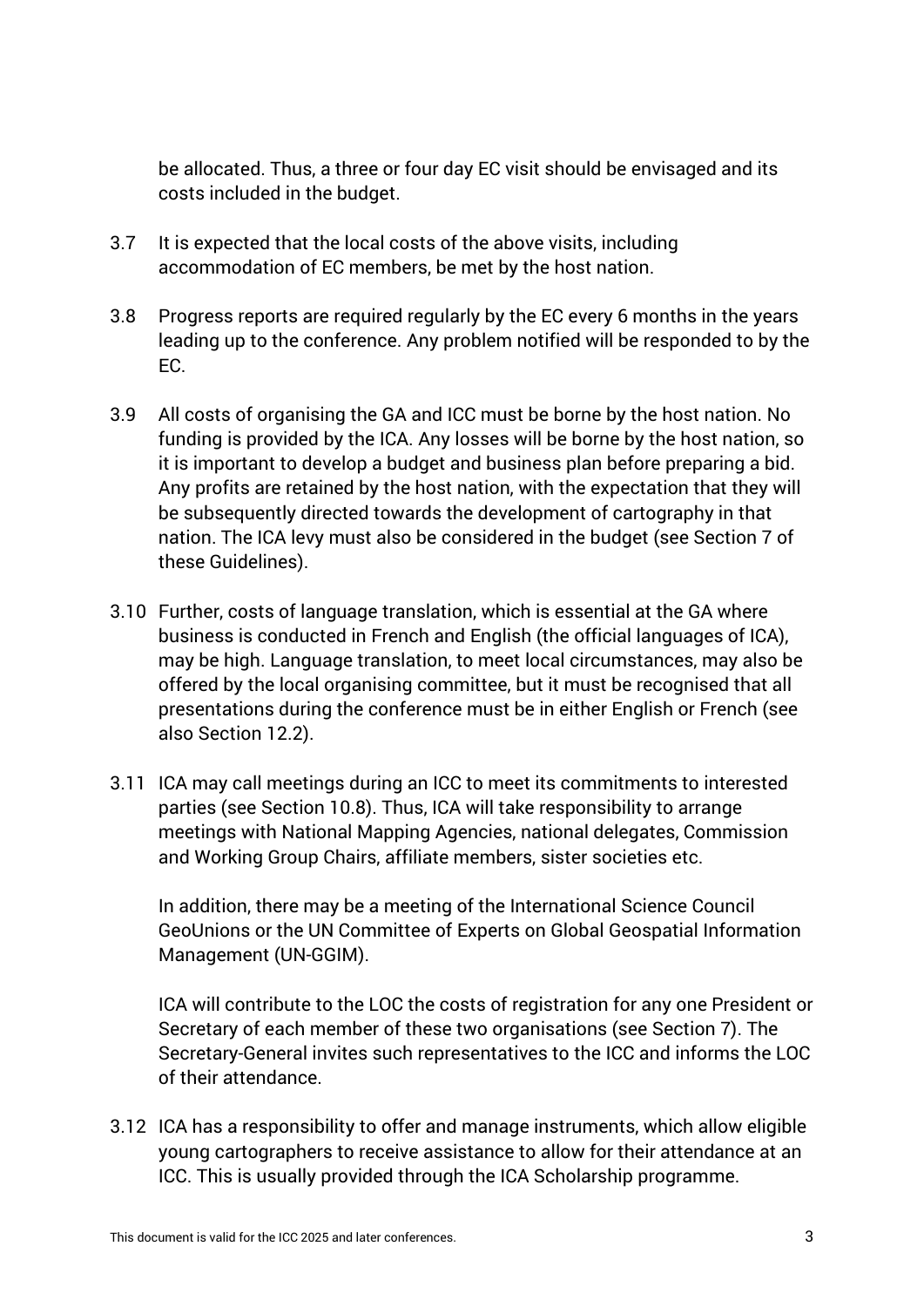- 3.13 ICA will ensure that the contests within the International Cartographic Exhibition, and the Barbara Petchenik Children's Map Exhibition will be managed, in conjunction with the appropriate sub-committee of the local organising committee.
- 3.14 Although the content of the final programme is the responsibility of the local organising committee, ICA will be involved in the reviewing and selection of papers. In particular, the Chairs of Commissions and Working Groups should be used to solicit and review submitted papers. In addition, the responsibility for chairing sessions during the conference can be allocated to such officers, in addition to local cartographers.

The EC must be given an opportunity to have an input into the technical programme and approve subject areas, themes and keynote speakers, as detailed in Section 10 of these Guidelines.

3.15 ICA will ensure that EC members are available for major events laid out in these guidelines, e.g. the Opening of the cartographic and commercial exhibitions, and at the main registration desk for the conference, notably during the first day, to welcome delegates to the conference.

# **4. Lodging a bid**

- 4.1 In response to the official Call for organising an ICC, any member nation may lodge a bid to host an ICC and/or a GA.
- 4.2 A letter of intent should be sent to the Secretary General & Treasurer, accompanied by complete bid documents containing details on budget, facilities, premises, committee and personnel, and intended registration fees. Such intent should be submitted according to the dates given in the official Call, usually at least 4.5 years before the event date to allow for inspection visits by EC members (if deemed necessary) and information to be made available in time to the GA.
- 4.3 It should be noted that, whilst ICA would expect the organisers of an ICC to promote the conference in an active manner to local cartographers and GI scientists and invite as many as possible to attend, the ICC could give an opportunity to national cartographic bodies to hold regular meetings in parallel as an integrated part of the ICC.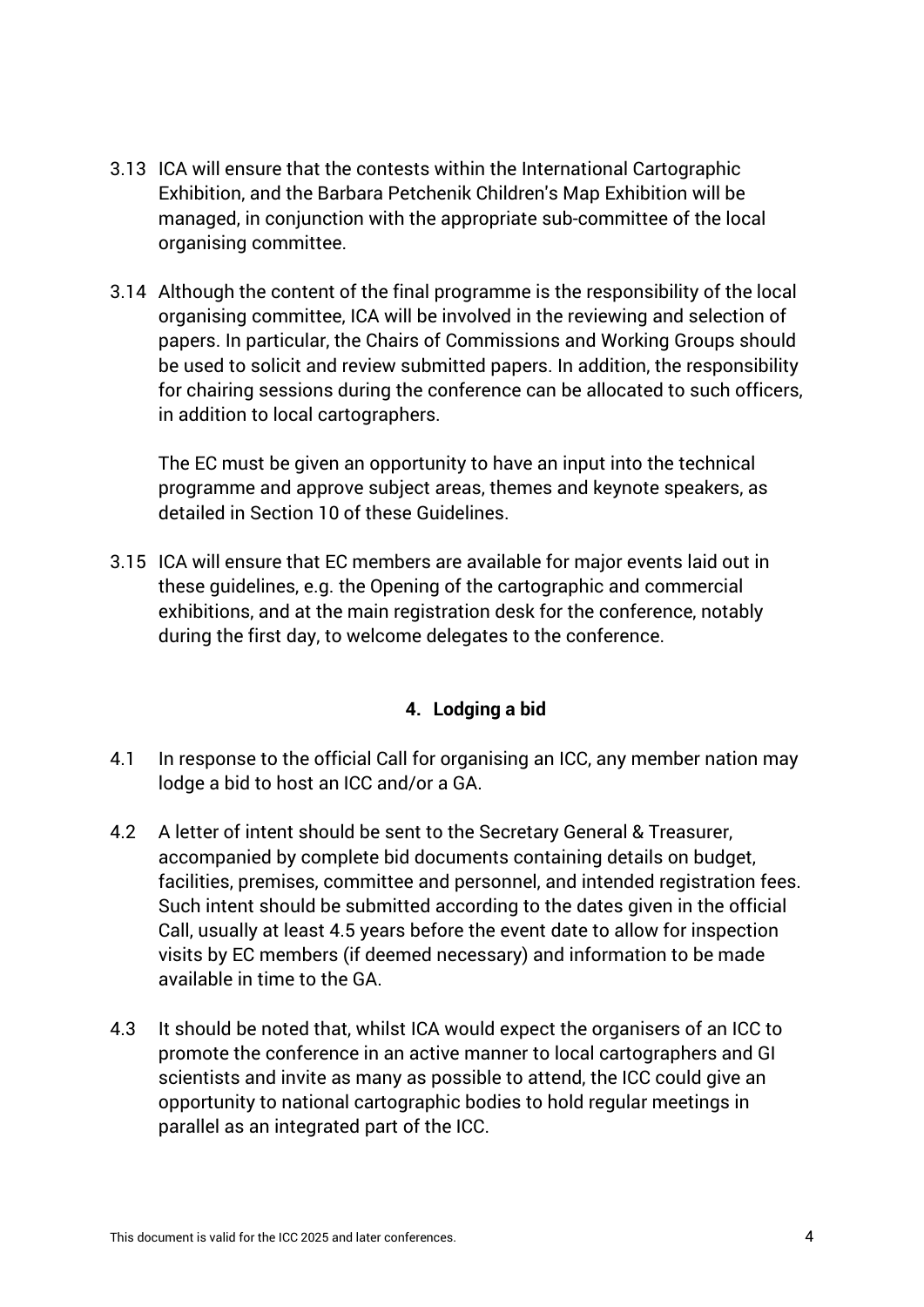#### **5. Organising Committee**

5.1 A Local Organising Committee (LOC) shall be formed, and a Conference Director appointed, as soon as possible after the decision has been made by the GA of Delegates or the EC to award that nation the right to hold an ICC.

To ensure good communication between the LOC and ICA, it is recommended that at least one member of the ICA EC is co-opted as part of the LOC. The LOC is traditionally drawn from a wide range of cartography and GIScience professionals within the country, thus ensuring representation of the many different strands of cartographic activity and expertise in a member nation. It is important that an operational nucleus of motivated persons should form the core of the LOC.

5.2 In view of the huge amount of work involved, professional conference organisers should be considered, especially for handling registrations and accommodation, or, to take care of additional technical infrastructure, e.g. for hybrid and Online events. It is almost essential that the capabilities of an event production specialist should be used to the maximum extent possible for all aspects of the ICC, while at the same time ensuring that the LOC and its sustaining organisations retain overall responsibility for managing the conference.

Other activities, such as catering, security, interpretation services, exhibition and trade show organisation, and travel services may need to be subcontracted separately.

- 5.3 It is also advisable to form the following sub-committees:
	- Programme or Scientific Committee with duties to handle the Call for Papers
	- Technical Exhibition Committee with duties to conduct the Technical Exhibition, receive submissions, consult with the Chairs of Commissions and Working Groups and any other reviewers, collect full papers, edit proceedings, liaise with the ICA Publications Committee and journal editors, and elaborate the scientific sessions
	- Cartographic Exhibition Committee with duties to collect items for the International Cartographic Exhibition, catalogue and display these items, arrange for display of the entries to the Barbara Petchenik Children's World Map Competition and assist in the procedure for voting of the best entry in each category
	- Social Programme Committee with duties to organise and conduct receptions and other social functions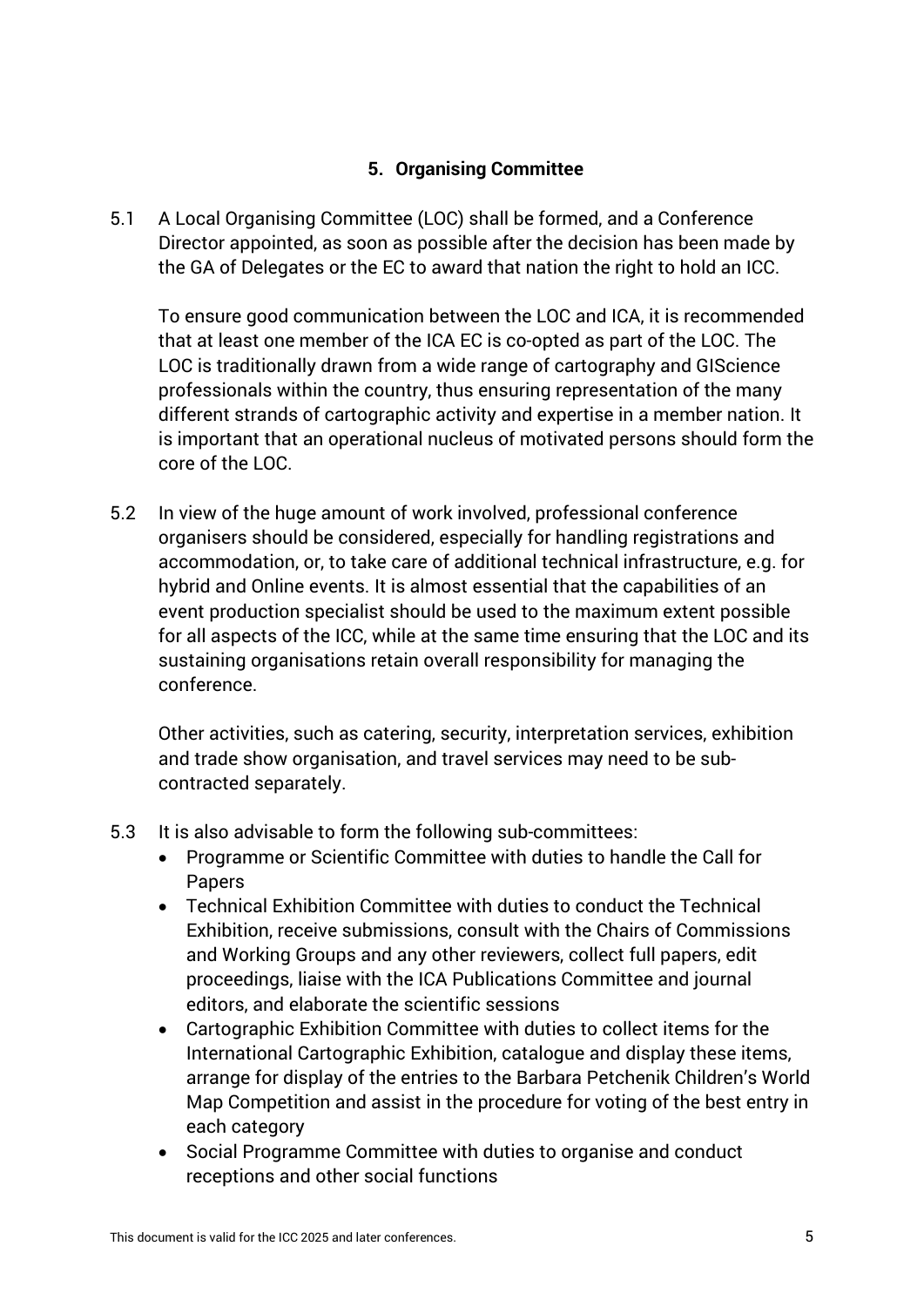• Technical Tours Committee with duties to organise and conduct a versatile set of technical tours

It is recommended also that the LOC take responsibility for Pre- and Postconference Tours and an Accompanying Persons Programme with a set of activities for accompanying persons.

The sub-committees shall report regularly to the LOC and the chairpersons of the sub-committees should be full or adjunct members of the LOC.

- 5.4 Since organising an ICC or a GA is a national commitment, a patron or honorary committee should be considered in order to give the event high profile and sponsors. Patrons should be in a position to promote the ICC in the contact networks of the patron organisation and in its means of public outreach (websites, social media, internal newsletters), allow personnel of the patron organisation to dedicate time (in working hours) to the ICC, provide to LOC contact data held by the patron organisation, contribute to specific events (e.g. local Cartographic Exhibitions), and potentially allow the use of venues, space and technical infrastructure in the possession of the patron organisation for ICC-related activities.
- 5.5 The role of sponsors can be highlighted: ICCs are an opportunity to advertise and promote the discipline of cartography and GI science, and the integration of commercial and governmental sponsors into the programme is recommended.

#### **6. Time Frame**

- 6.1. The ideal time frame for organising an ICC and/or a GA is four years.
- 6.2 ICCs are preferably held during the months of July, August or September. A southern hemisphere conference may be scheduled for October/November or March/April, but it should be noted that this is often less convenient for the large number of participants from the north.
- 6.3 Precedence indicates that the ideal time period for an ICC is from an opening ceremony on a Monday to a closing ceremony on the following Friday afternoon. A GA meeting may take place on the opening Sunday, with a second meeting on the Friday before the closing ceremony.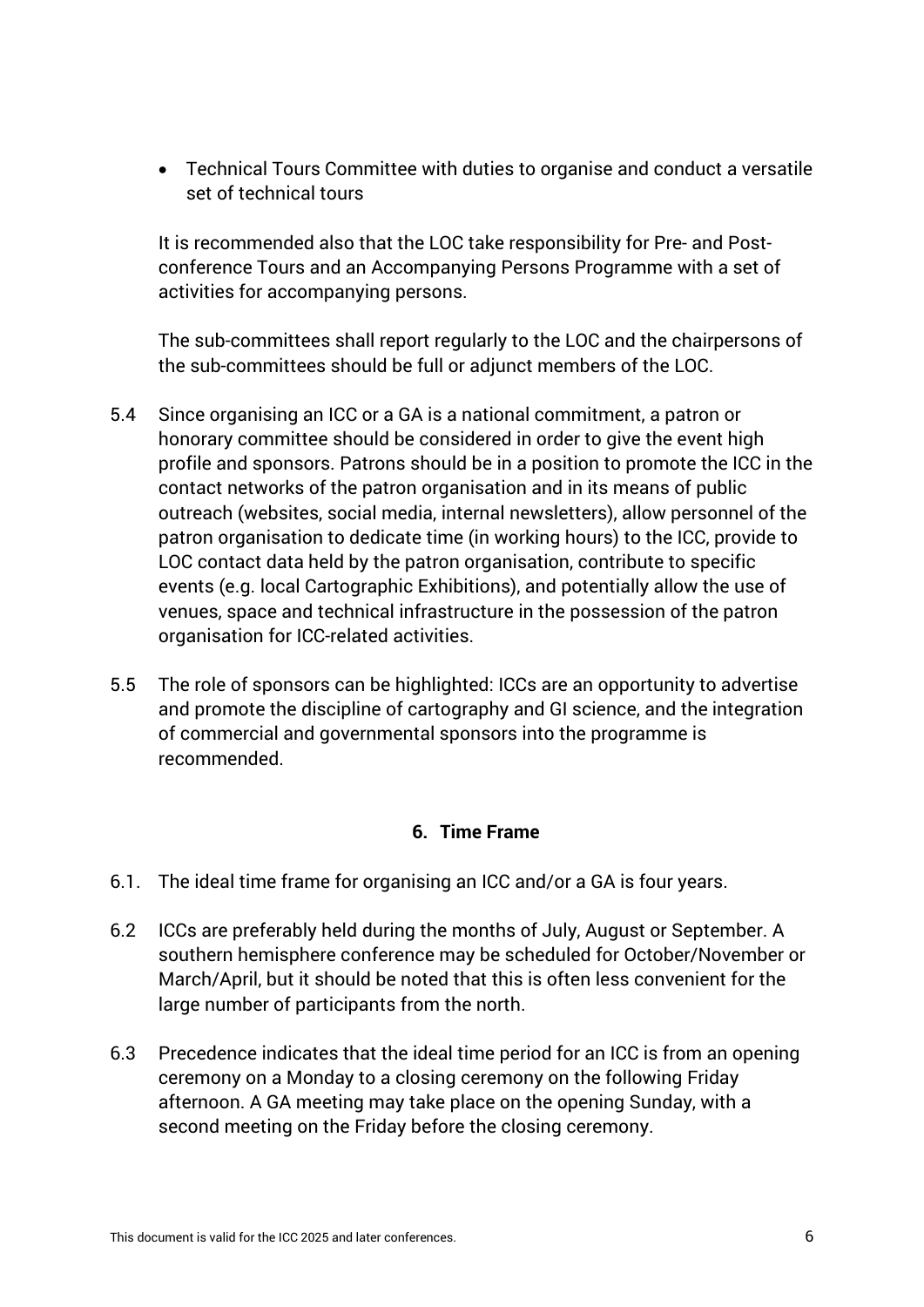#### **7. Budget**

- 7.1 It is important to note that the LOC is solely responsible for the budget of an ICC. Although the EC will contribute advice about costs, and there are significant fixed costs as outlined in this section, all risk and profit/loss is due to the LOC. A preliminary budget and business plan should be prepared as soon as possible after the decision by the EC for a host nation.
- 7.2 Since 1980, ICCs have attracted 500–1500 delegates and 80–200 accompanying persons in-person at the venue. First experience with hybrid conferences indicates that the same number of participants can again be expected for an additional virtual participation. These figures should be carefully considered when break-even budgets are prepared.
- 7.3 It is expected that a discount on the registration fee is available for bona-fide students, for retired people, for those who are registering for a period less than the full conference, and for accompanying persons. The LOC is entitled to categorise (and ask for proof of category) in the registration form; and it may also wish to give preferential rates to attendees from developing countries. The category 'accompanying persons' must be restricted to those who are not attending any part of the scientific programme. The accreditation of those who primarily serve in booths in the Technical Exhibition must also be considered.

In the case of a hybrid or fully virtual conference, participation fees should be reduced and adjusted accordingly in order to cover the actual costs and enable enough participants to have access. At the same time, the cost should not be so low as to make on-site participation unattractive. The EC is ready to provide advice on finding the right ratio in this case. In addition, the abovementioned reductions should also be taken into account in the new rates and fees should be pro-rated accordingly.

7.4 The following items should be included in the budget: **Major costs** associated with an ICC include Hire of the conference venue; charges made by any professional conference company used; printing costs for a wide range of documents associated with the conference; interpretation services with simultaneous translation service; hire of equipment and materials for the Technical Exhibition, registration and payment areas, and management systems used; other online systems for pre-conference management; costs of supplying a Wi-Fi facility for delegates; panels, display, and security for other exhibitions; signage; costs for designing and running a website and catering for social media activities; travel made by LOC representatives to promote the ICC; dispatch of publicity material and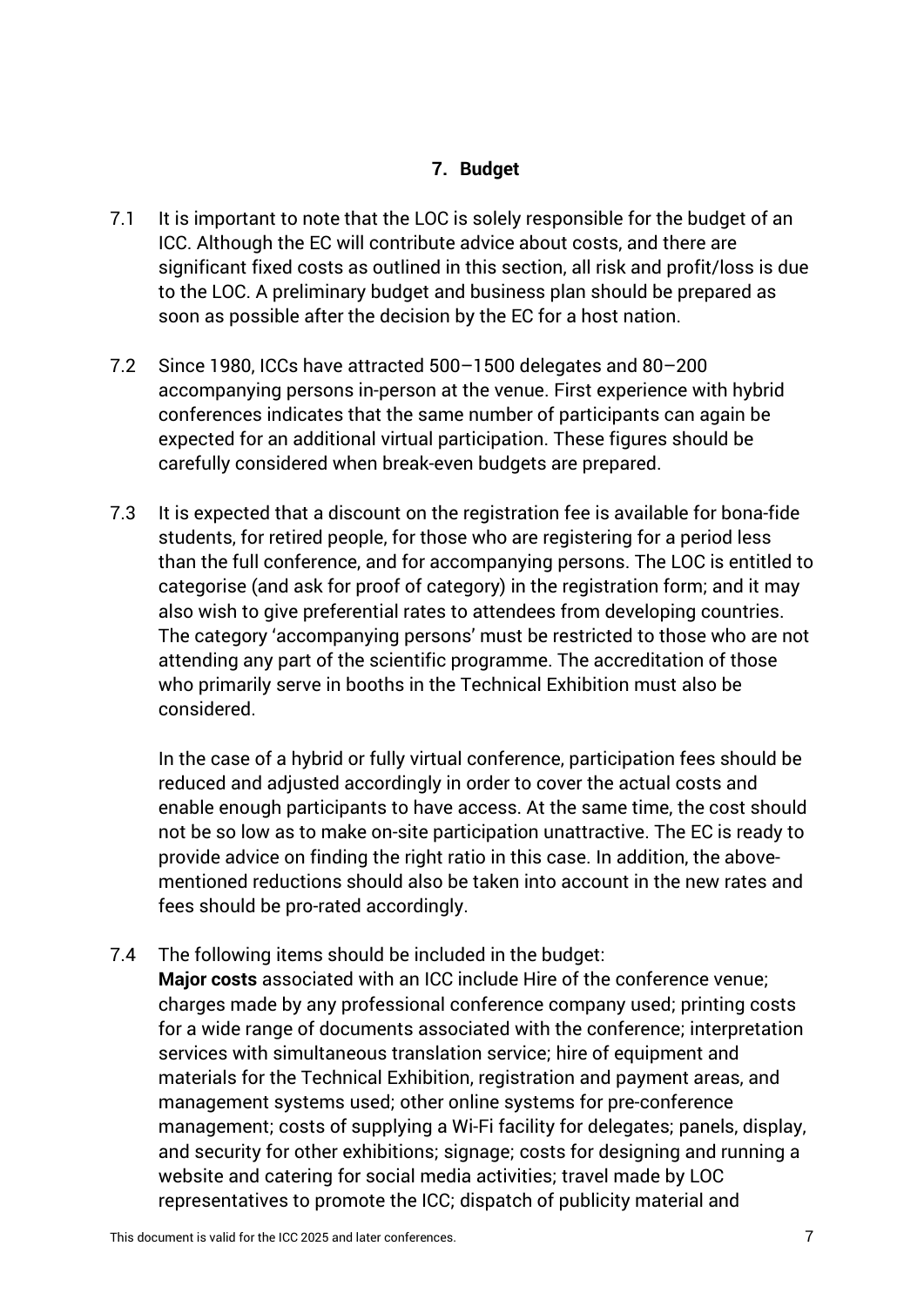materials for exhibitions etc.; possible costs of personnel for setting up, administering, managing, purchasing, catering, cleaning and liaising; costs associated with opening and closing ceremonies and other entertainment.

In the case of a hybrid or virtual conference, costs should must be considered for a performant online broadcasting format that allows for sufficient participants (up to 500) in parallel sessions and interactions, as well as the possibility of recordings and later archiving and accessibility of recordings.

Following the ICA publication strategy the publication fee of currently 15€ per paper has to be included in the budget.

**In addition**, ICA expects the following costs related to their participation to be covered locally:

- Local costs of visits by EC members as indicated in Sections 3.4, 3.6 and 3.7.
- Full accommodation costs for the period of the ICC for the President and the Secretary General & Treasurer.
- Any logistical costs related to the ICA Office, established by the Secretary-General at the venue (costs for printing or mailing material), see Section 11.4.
- Two nights' accommodation during the period of the ICC for each Vice-President and immediate Past President.
- Free registration at the ICC for each member of the EC, every former ICA President and every holder or current recipient of the prestigious Carl Mannerfelt Gold Medal (including the participation of Gala dinner).
- ICA will contribute the costs of registration for the President or one other representative of each member of the International Science Council GeoUnions and the UN Committee of Experts on Global Geospatial Information Management (UN-GGIM). Other possible guests may be invited by the LOC.
- Keynote speakers should be offered a complimentary registration fee.
- A lunch for those past EC members and their partners that are attending the ICC.
- A 2% levy on the total amount paid as registration fees to be claimed by ICA. The levy should be transferred to the ICA in three months after the last day of the conference.

# **8. Data Protection, Data bases of participants**

8.1. Local and international data protection regulations should be studied carefully and applied throughout the process. It must be ensured at all times that no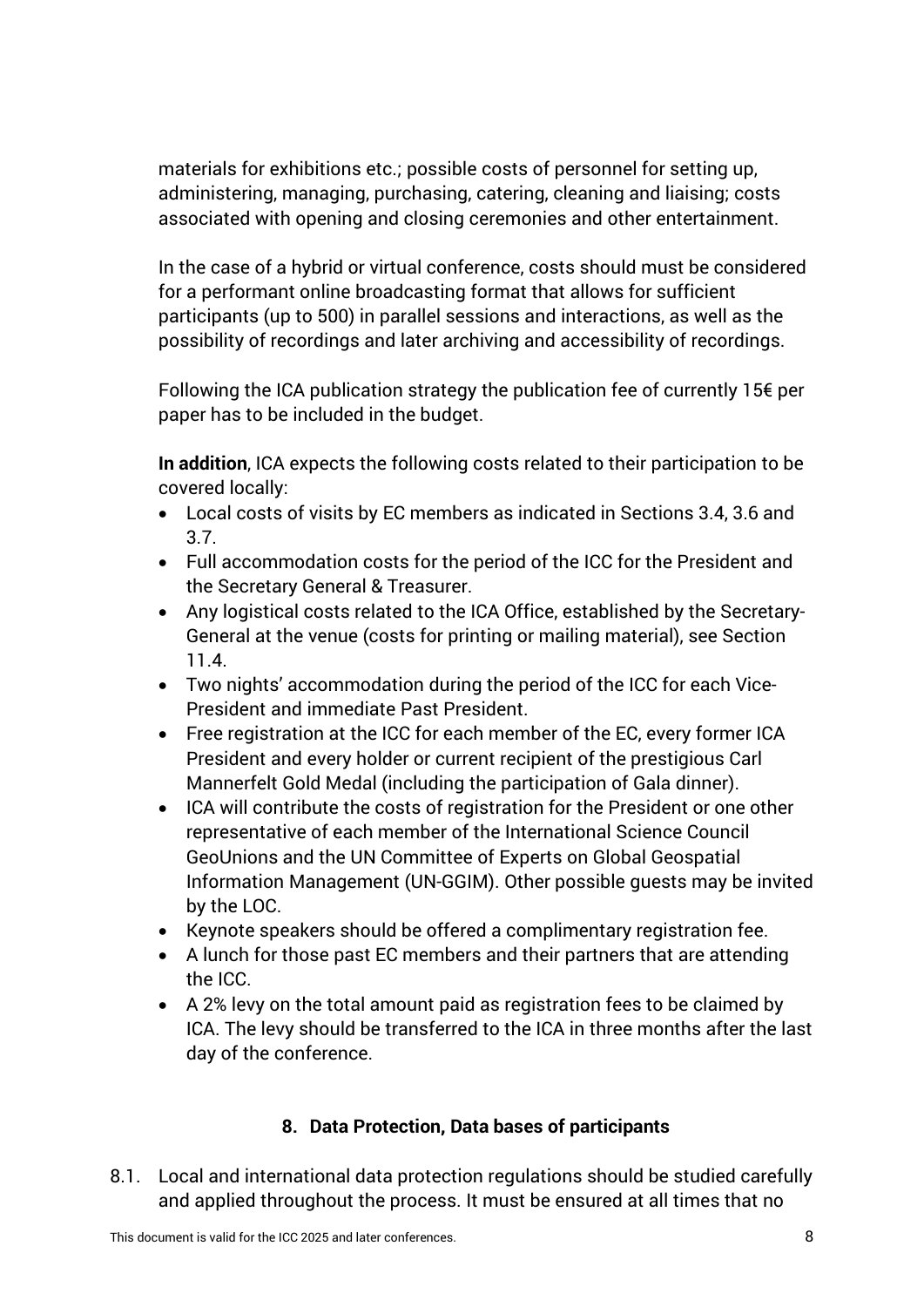unauthorised data is collected, stored or shared, but only with the appropriate consent of the participants.

- 8.2. A comprehensive mailing list should be prepared for invitation and promotional purposes. Contact with the previous conference should be established to build on existing databases, if these have been set up in accordance with data protection regulations. The ICA allows existing protected mailing lists to be used, for example, to send information to all ICA members and commissions.
- 8.3. The database should be compiled in a form suitable for providing address labels and e-mail addresses. When collecting new data for the mailing lists, the respondents must be informed in advance and their consent must be obtained.
- 8.4. Participants in countries where a personal invitation is needed for applications to attend a conference or to obtain a visa should be issued with an invitation in a format of their choice and in accordance with data protection law immediately upon request.
- 8.5. The Mailing List database can be made available for the next LOC if the data protection regulations of both regions/countries allow this, with a request that it may only be used for ICA conference purposes, and that privacy of this data be maintained.
- 8.6 For all recordings in sound and image during the conference as well as their long-term public or non-public reproduction and storage, the written consent of the person recorded must be obtained. It may be necessary to set up different categories (recording only / sound only / recording and publication etc.).
- 8.7 All databases set up before and during the conference to record and manage participants and their data should be deleted after the conference when they are no longer needed. Here too, local data protection regulations must be strictly observed.

#### **9. Promotion and Communication**

9.1 Promotion and Communication before, during and after the event should be regarded as the key to a successful event.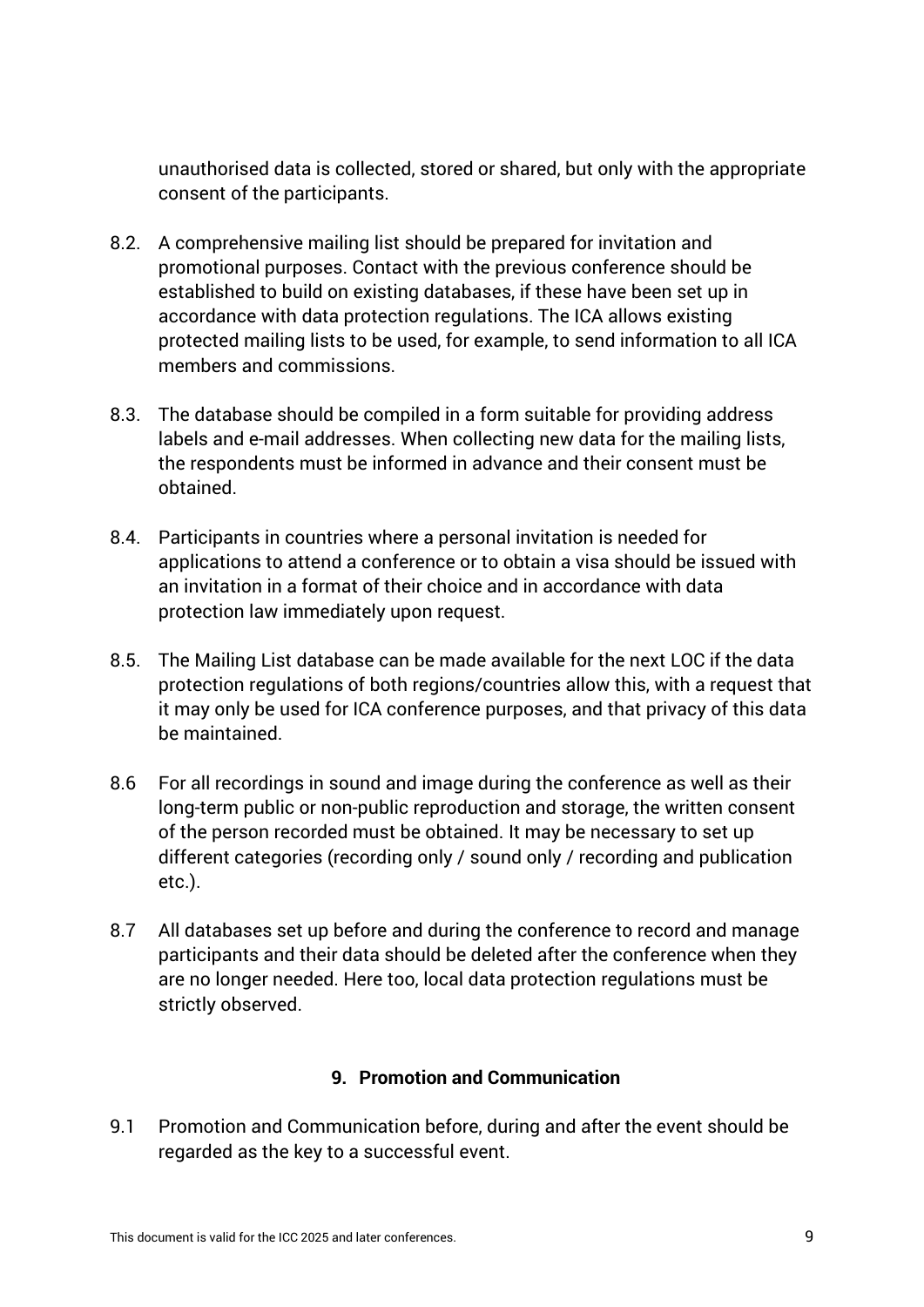- 9.2 In a four-year lead-time, a comprehensive website and social media channels must be set up and continuously updated until the end of the conference, and the following documents produced and included:
	- A publicity document should be distributed at the previous ICC, at other relevant events, and mailed as widely as possible. This may be accompanied by a promotional video and other social media posts.
	- First call for submissions: 20 months prior to the ICC It is expected that the Scientific Sub Committee will consult with Commission and Working Group chairs to assist in drafting the Call for Papers.
	- Information on accommodation and accessibility of the location. A list of reasonably cheap accommodation recommended by the organiser should be available for download (6 months before the event).
	- Social programme, tours for participants and accompanying persons, including registration possibilities (6 months before the event)
	- Preliminary programme and invitation with registration form (6 months before the event, to the full mailing list), including exhibitions, Commission and other meetings, social programme.
	- Final programme (2 months before the event).

It is expected that the conference website will remain publicly available for at least two years after the conference (see Section 16.3).

- 9.3 All documents should contain as much information as available at the time. Potential delegates can be far from the venue and have to make a decision on the basis of what they can read in the information provided.
- 9.4 Maps should be used to show location of venue/hotels, tours and other relevant data.
- 9.5 Social media, videos and other modern forms of communication should be used as far as possible in a complementary way to reach and attract especially young scientists and interested people to participate in the conference and to provide them with the most important information.
- 9.6 Preliminary Programme and Registration forms should contain all details that a delegate/accompanying person will need during the conference period. The registration form should cover all items, free of surcharges, and be clear and concise (e.g. on additional taxes, VAT etc.). It is expected that the website will incorporate the programmes and frequently be updated and expanded publicity material (including preliminary conference schedules), but also links to the registration system, paper submission and accommodation booking possibilities. Some feedback mechanism and the provision of generic, constantly monitored e-mail addresses are essential to allow conference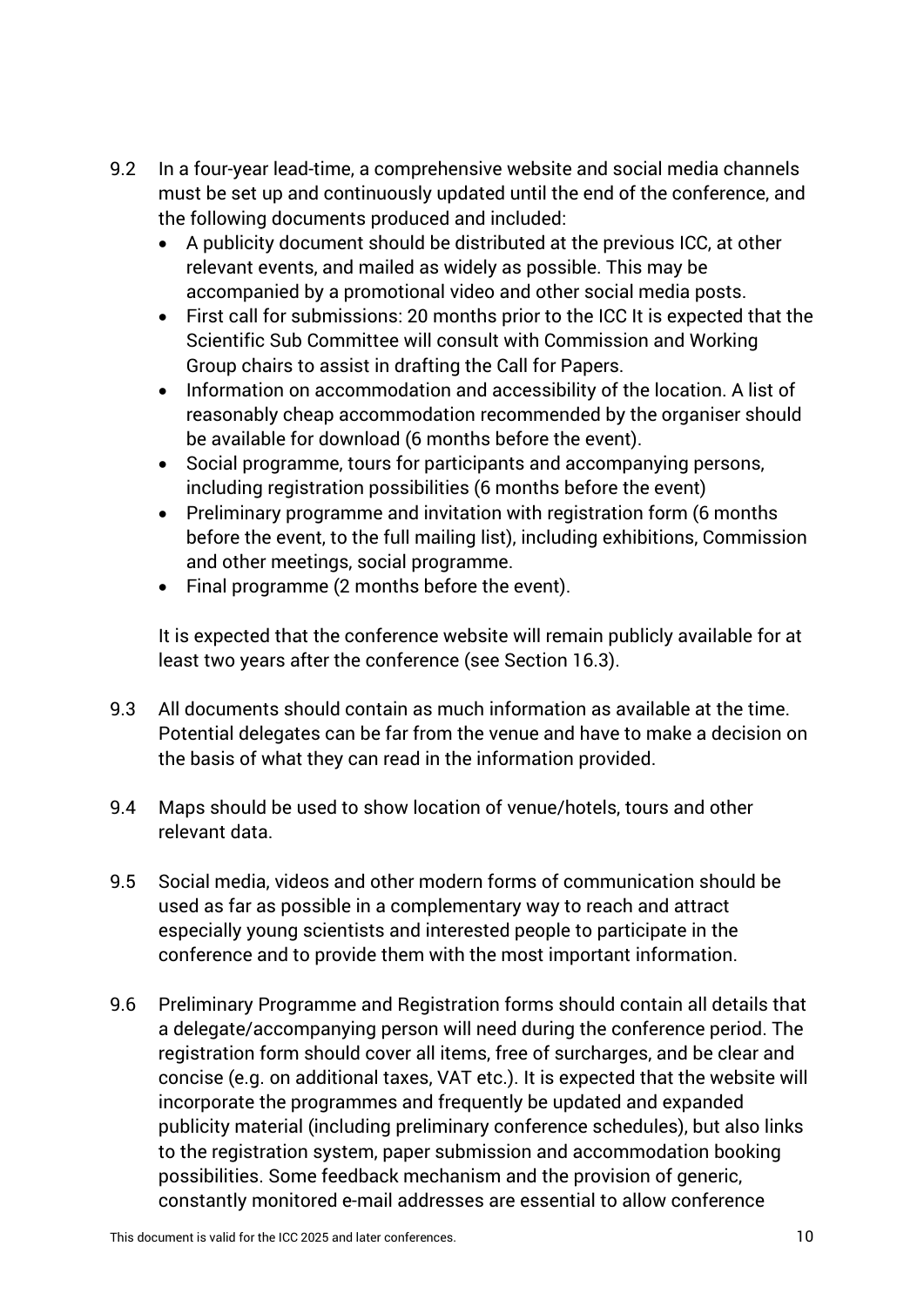attendees to report queries and potential problems (e.g. clash between presenting and chairing a session). Any such queries should be answered by the LOC immediately and with a maximum time of 48 hours.

- 9.7 The event should be announced on as many conference listings, diaries, and calendars in publications, on websites and social media channels as possible, and through e-mail lists as indicated above. ICA can help herewith by offering their communication platforms for these purposes. Publicity can also be effective through launch events within the country, participation of national representatives in other conferences and meetings, publication of articles in journals and the popular media, workshops and webinars, and creation and dissemination of further brochures, videos or broadcasting both nationally and internationally.
- 9.8 An on-line registration system is mandatory to allow people to efficiently register their interest, formally register, pay (using a variety of methods, including credit card), and arrange hotel accommodation from wherever they are based. Local payments on arrival (also in cash) should be possible to allow participants access in case of difficulties with financial transactions in their country.
- 9.9 It is expected that registration fees will be kept relatively low: conference organisers should be aware that delegates, when participating on-site, expect that the registration fee will be considerably lower than their travel and accommodation costs, which are the main items of expense when attending a conference in person.
- 9.10 Early registration should be encouraged by introducing a discount for those registering up to 4 months before the conference. It should be noted that some alignment with the results of the paper reviewing process (see 10.5 below) should be attempted: those submitting papers need to be told of the success or otherwise of their submission before the early registration period expires.

#### **10. Technical Programme, Presentations, Publications**

10.1 The technical programme needs to reflect the leading edge of cartography and GI science. An overall theme of current relevance, reflected in a promotional conference title, should be determined. The EC should be involved in the selection of themes and keynote speakers. It is expected that the Chairs of the Commissions also be involved in the programme creation, notably in the reviewing of submissions.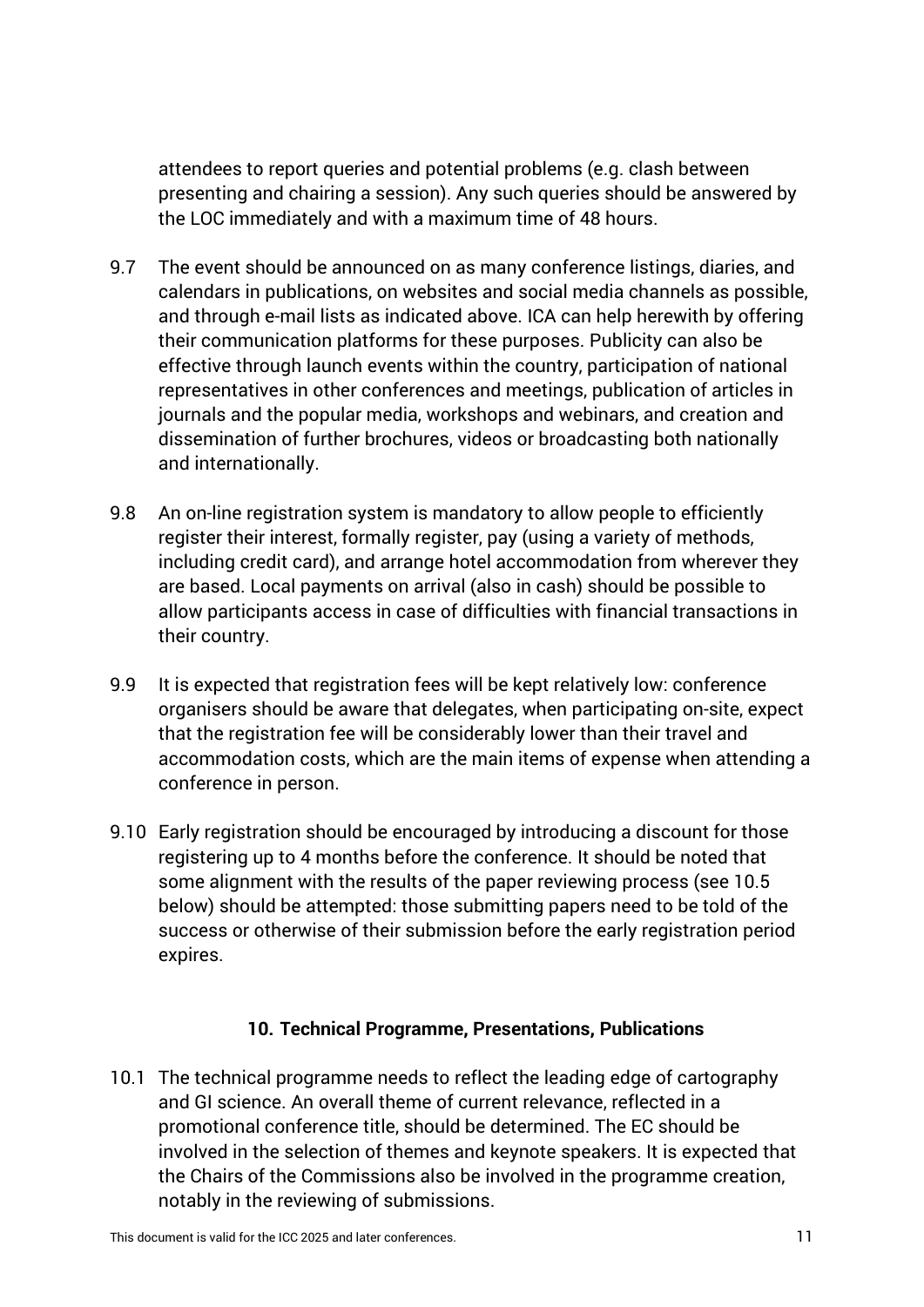- 10.2 The programme with GA normally covers six to seven days. Plenary, parallel and poster sessions may be used to achieve a balanced programme bearing in mind Commission and Working Group meetings and workshops, other meetings (as specified in Section 3.12) and excursion/tour activities as well.
- 10.3 **Three possible types of submission** should be considered by the Programme or Scientific Committee - **posters, abstracts** and **full papers**. All submissions need to be prepared following the ICA publication guidelines. All published submissions have a maximum length of 8 pages, and are formatted based on the existing ICA template. There are three proceedings tracks:
	- Full papers based on full paper review (8 pages)
	- Full papers based on abstract review (8 pages)
	- Abstracts (half page)

The publication is always organised via the official ICA publisher at the time of the conference. Article Processing Costs have to be paid to the publisher (see Publication Regulations and also Section 7.4 of this document).

- 10.4 The poster submissions should be a fundamental part of the Programme, and there should be dedicated sessions within the Programme to promote them. Guidelines should be issued in the initial call for papers regarding the format of the posters. It is essential that the poster sessions have an attractive, prominent and easily accessible location. In the case of a hybrid or virtual conference, all posters should be made available also in an attractive and easily accessible online gallery for virtual participants.
- 10.5 It is expected that the Call for Papers will encourage initial submissions in three categories – **full papers, abstracts**, and **posters**. These can be submitted in French or English. All submissions will be reviewed by the Programme or Scientific Committee, with assistance from the ICA Commission and Working Group Chairs to determine whether it is, in general, acceptable and what thematic category it should be allocated to (it is advisable to ask authors to specify which theme they think their submission relates to). The review panel of experts can include EC members, Commission and Working Group Chairs, and any other persons who the local organising committee wishes to approach. The method of organising the refereeing panel is up to the local Programme or Scientific Committee: it can be done using a networked conference management tool, or it can be done 'manually' with some central coordinating person managing distribution of papers and dissemination of comments returned.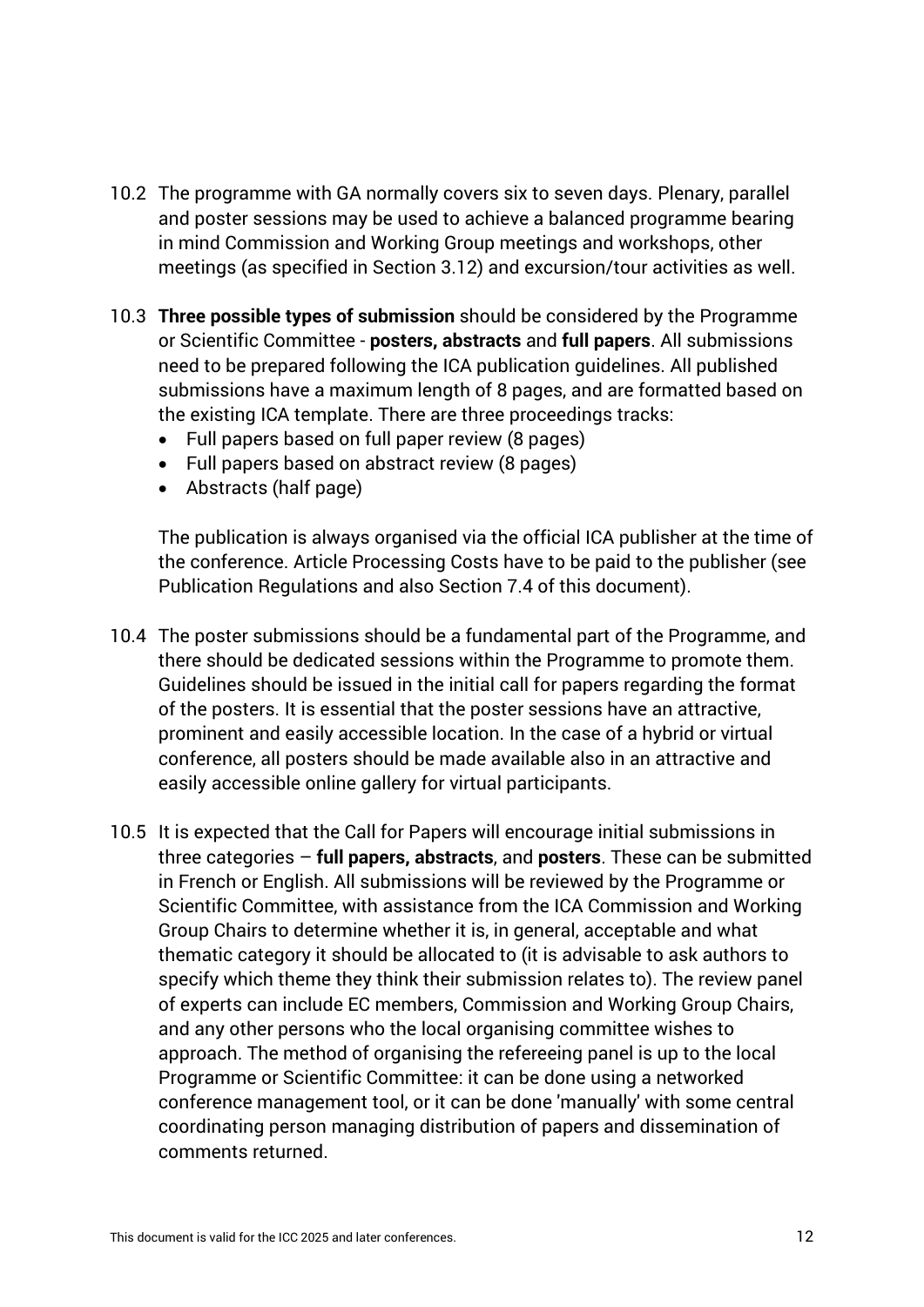- 10.6 The **full papers** will be reviewed in detail: they should have an early submission date, to allow time for comments and revisions to be made, and it is important that an abstract is also included. It is expected that at least two reviewers will be chosen to comment on each paper submitted as a full paper. A 'double blind' review process is expected. After suggested modifications, all the accepted full papers will be considered for submission to the editors of the *ICA International Journal of Cartography* and the three ICA recognised journals (currently *The Cartographic Journal, CAGIS,* and *Cartographica*). It is expected that the publication schedule of the journals will allow for the papers to be available just before the conference starts. Where possible, extra copies of these journals should be available free for participants at the conference – or in open access format for virtual participants.
- 10.7 Those acceptable full papers not considered by the journals will be reproduced in a special conference *publication.* This volume, produced in conjunction with the then official ICA publisher will also be available for sale at the conference, usually at a reduced price for conference participants. It will include extended abstracts of those papers printed in the journals.
- 10.8 It is expected that the majority of submitted papers will be in the form of an **abstract**. Each abstract will also be reviewed by the panel: authors of those abstracts which are accepted will 'write-up' their papers to a full paper length for inclusion in the published *Proceedings* and presentation in the oral technical sessions. The published *Proceedings* will also include the abstracts of the full papers published in both *Advances* and the journals, and will be provided to participants by the latest at the start of the conference. The *Proceedings* must be in digital form, accessible on the website and/or through a conference app, but can also be distributed in paper form. After the ICC the copyright to the proceedings shall be transferred to the ICA.
- 10.9 Accepted **poster** submissions are also expected to be 'written-up' and they will also be included in the *Proceedings* (see also Section 10.4).
- 10.10An efficient on-line submission system should be created to allow the Programme or Scientific Committee, authors, referees and the EC to receive, acknowledge, upload and download, make modifications to, and store papers for the conference.
- 10.11The distinction between fully refereed papers and those selected by abstract should not be noted in the oral presentation sessions, each being given the same length of time. A standard approach is to offer each speaker 15 minutes, with 3 minutes of questions. This allows for 5 presentations to be fitted into a 90 minute session. However, LOCs are entitled to organise sessions as they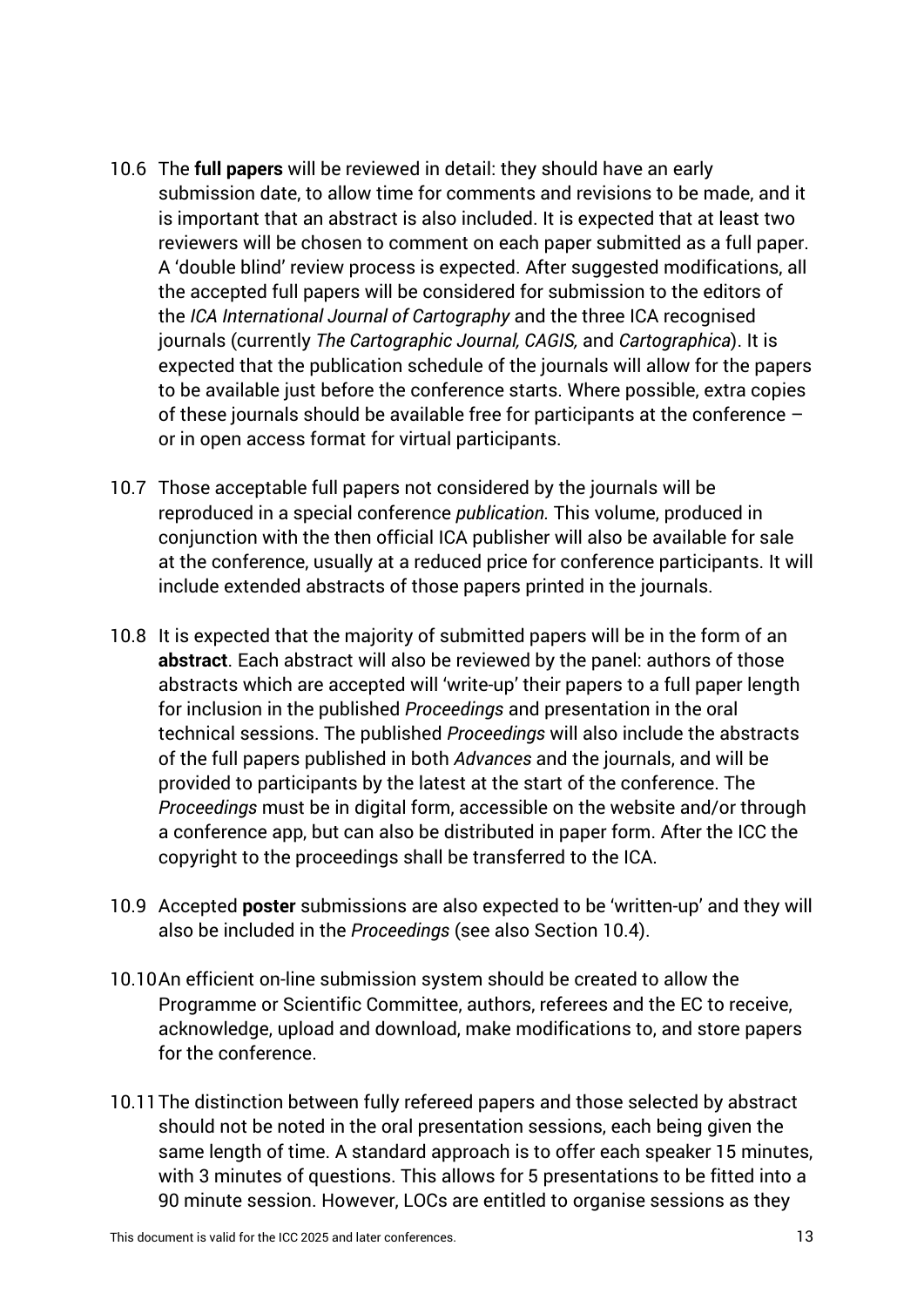wish. Plenary and invited speakers would be expected to be given more time. A session must have a chair, ideally someone who is not presenting during that session. The LOC can expect to call upon Commission and Working Group chairs to act as session chairs at relevant sessions. An additional person may co-chair to deal with audio-visual and/or language issues.

Timing of sessions is important as some attendees may want to move from one room to another at the specified time. It is essential, therefore, that strict control is kept on the speaker's progress. If a speaker is not at the session to present, session chairs should suspend the session and resume the schedule when possible.

In the case of a hybrid or fully virtual conference, session chairs must be able to manage both the on-site session and the virtual part of the session together and allow questions from both parts of the session. A balance of questions and discussions between the two parts of the event must be ensured. In particular, and whenever technically possible, virtual participants should not be disadvantaged in the exchange. Detailed guidelines and explanations must be provided to session chairs at least two weeks before the session in order to prepare for the event.

- 10.12A range of other meetings within an ICC should be noted, as they will require room allocations. In addition to the technical programme, it is expected that
	- each Commission and Working Group of ICA will hold a 'business meeting' which should normally occupy a session (from one to three hours) in the programme: these should be timetabled and offered to the Chair of each Commission or Working Group;
	- the meetings organised by ICA EC the National and Regional Mapping Organisations session (Section 3.12), a meeting with all national delegates (Section 3.12), a meeting with all Commission and Working Group Chairs (Section 3.12), a meeting with ICA scholarship awardees, and a meeting for students and young people will all require rooms. The scheduling of these meetings within the timetable should be organised with discussion with the Secretary-General.
	- It is ICA's wish that the role of affiliate members and commercial exhibitors in the Technical Exhibition be recognised.
- 10.13It is recommended that the poster sessions and all other presentations by young and student contributors be scheduled early in the conference so that they can feel involved in the conference from the beginning and see their work noted early to allow for subsequent discussion with other conference participants later.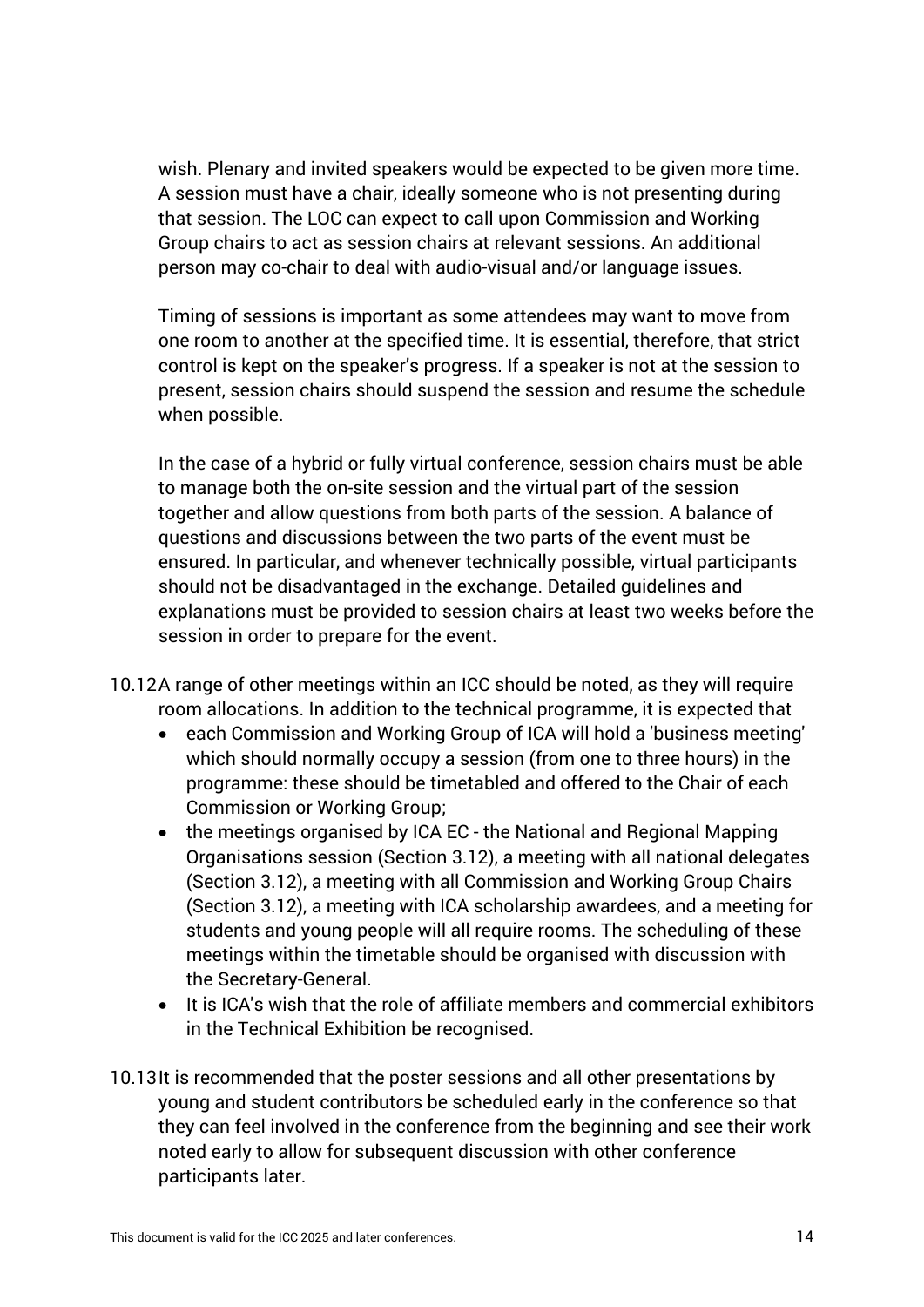10.14It is common for Commissions and Working Groups to meet for a short preconference workshop in a venue close to the site of the main conference or directly at the venue. Such meetings have value in setting the scene for the Commission or Working Group contribution to the main ICC. It is expected that the LOC will be able to assist the Commissions and Working Groups to set up such a meeting by recommending a location (usually a university site) and a 'contact' person. In return, Commission and Working Group chairs are expected to encourage workshop attendees to register for the full conference.

In the case of hybrid or virtual pre-conference workshops, it is also expected, that the LOC helps Commissions and Working Groups also with technical support to set up sessions when they take place at the later conference venue.

#### **11. Venue, Facilities, Online Video platform**

- 11.1. Several alternatives of venues for an ICC could be considered, but it is important to ensure availability, as suitable sites may be reserved many years in advance. The venue must be capable of a minimum of 1000 seats for opening and plenary sessions with adequate area for registration. It must be possible to run at least four, better eight parallel sessions in suitably sized rooms. Up-to-date technical and audio-visual equipment and capable staff must be provided for each session. It is important to consider access both for international travel, and to local infrastructure such as hotels and transport links.
- 11.2 In the case of a hybrid or fully virtual conference an online transmission system must be selected that is state-of-the-art and allows the participation of many people at the same time, even in parallel sessions. The system must allow easy interaction (e.g. moderating questions/answers, panel discussions), be self-explanatory for the participants and also offer the possibility of audio and video recording.

For a hybrid event, a good concept needs to be developed on how to actively integrate the virtual participants into the on-site conference and clearly communicate which parts of the event are designated for on-site participants only and which are for online participants only. Guidelines for participants and especially presenters should be given to them at least two weeks before the sessions take place.

11.3 Exhibition space of at least 3 000 square metres is required for Cartographic Exhibitions and the Technical Exhibition.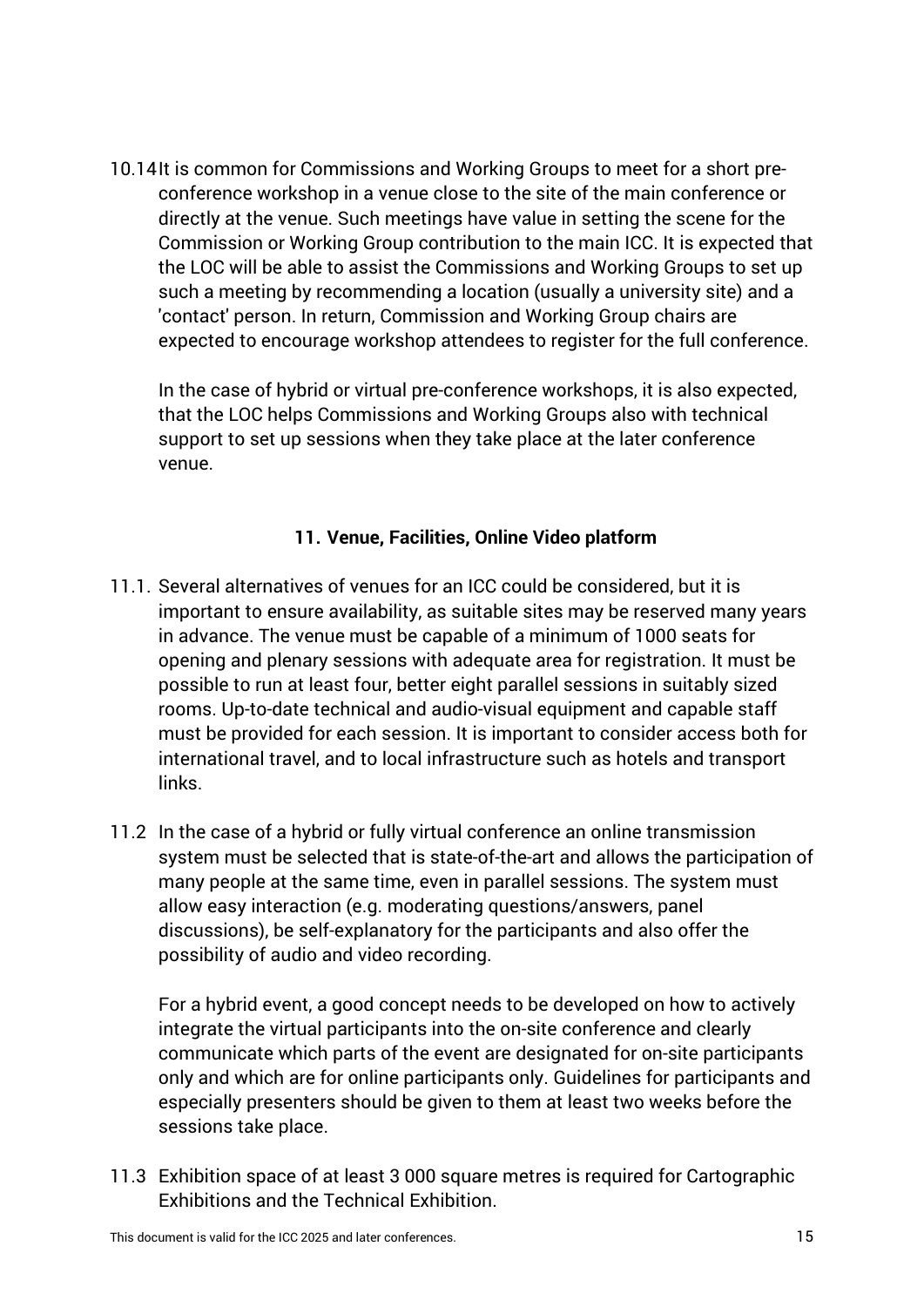- 11.4 At least four, and preferably more, rooms, each to accommodate up to 50 people, are required for Commission and Working Group meetings.
- 11.5 ICA Office during the conference: A room must be available as an office for the President and Secretary General & Treasurer, with up-to-date office equipment (including a photocopier and printer, free and working Internet connection), and also a meeting room for approximately 15 persons, permanently allocated to the EC and for bilateral meetings with e.g. sister societies or members. The room for the ICA Office must be quiet, lockable and accessible at all times during working hours to the President and Secretary General.
- 11.6 A hospitality room or space should be made available for accompanying persons and others to meet while they wait for partners. Self-service coffee/tea facilities should be available in this area.
- 11.7 An administration room or "Business Centre" should be available, with Internet connections or Wi-Fi, photocopying and printing facilities, packaging material and general storage for delegates' goods.
- 11.8 All participants will be provided with Wi-Fi to allow free web and e-mail access during the conference at any site of the venue
- 11.9 In addition some form of 'publicity arrangement', including tables for distributing information about future events, should be provided along with a message board to allow for announcements to be posted by participants.

# **12. Other facilities, translation**

- 12.1 A method for distribution of material to principal delegates of member nations needs to be in place for the GA. One pigeonhole per nation has proved to be suitable in the past.
- 12.2 Translation facilities must be provided throughout the GA meetings. Their provision at other times is at the discretion of the LOC: translation is particularly useful if a large number of local delegates attend in a country where neither English nor French is the native language; translation can also be useful at opening and closing ceremonies of ICCs and at keynote or plenary sessions when it is likely that a number of different languages will be used.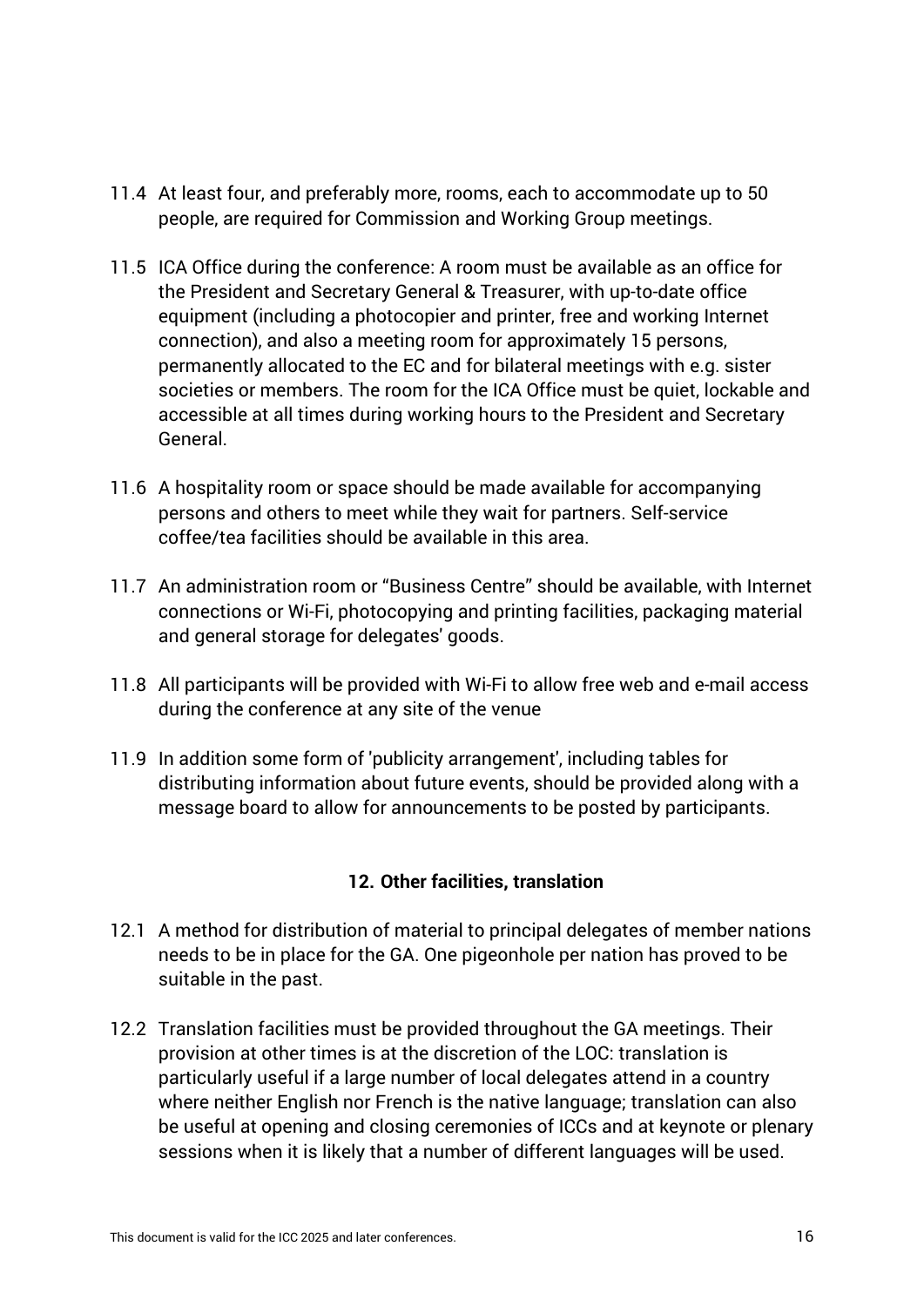#### **13. Signage and Information, conference app**

- 13.1. Adequate signage is very important to assist delegates to get to the venue, to find specific locations and to navigate within the venue. Also, signage should indicate where to access local transportation and the location of pick-up points for tours.
- 13.2 All rooms and exhibition areas used for the conference should be clearly shown and directions to them marked, particularly when there are parallel sessions or off-site events. A map of all conference venues should be prominently displayed at the venue and included in the conference programme.
- 13.3 Timetables for the complete programme, including modifications, should be prominently displayed in the registration area and on the website. As well, outside each room, a timetable, including modifications, should be displayed to provide information about the session taking place in that room.
- 13.4 It is expected that some form of 'conference handbook' is produced for the conference attendees, with the schedule of presentations, plans of the venue, timetabling of all events, information about contacts, details about all exhibitions, notices about catering, local information etc.
- 13.5 A 'delegate's bag' is commonly presented to conference attendees, and the conference handbook will be inserted here, along with the Proceedings and a most-recent list of attendees. Other material – commercial, sponsored, tourist-oriented, updates, promotional material for next conferences, etc. – can also be included in the delegate's bag: how this is arranged (e.g. distribution of commercial material in this manner could be charged for) can be determined by the LOC. For hybrid and virtual events, an online 'conference bag' that contains the same information material, is highly recommended.
- 13.6 A notice board for the use of individual delegates should be located in the registration area.
- 13.7 Delegates to the conference should be informed about the locations of the nearest post office, police station, banks, restaurants and computer supply shop; and inside the conference building the first aid points, evacuation procedure and location of the EC office.
- 13.8 In addition to a 'conference handbook' organisers should consider providing the participants with a 'conference app' which will include all the above mentioned information in Sections 13.1 – 13.7 and important updates and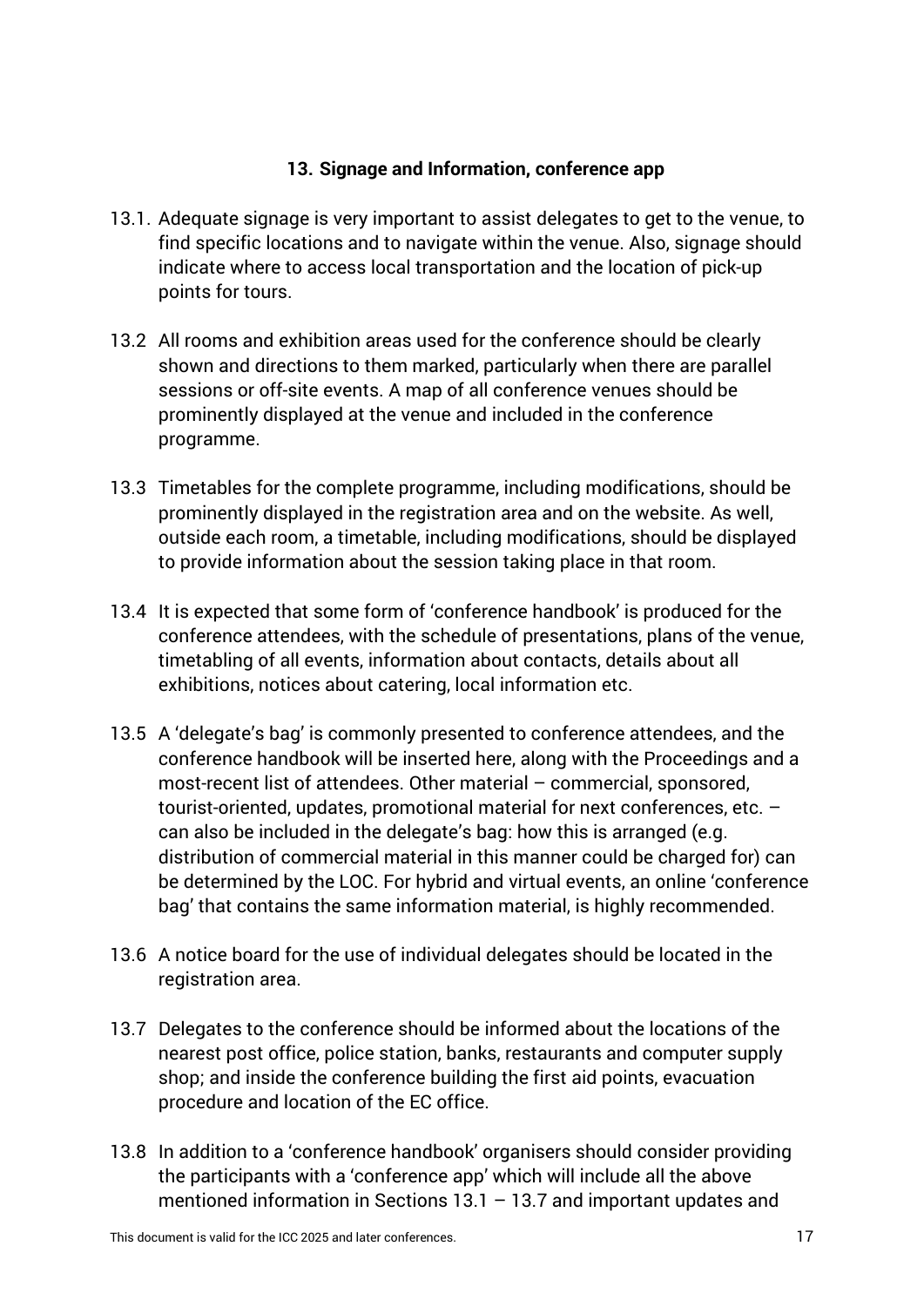current information, which can also be customised by the user for their own needs (e.g. the creation of 'my personal conference programme) and be used for important push messages by the organisers in case of major changes to events or the programme. Such an app would be a major added value for participants and also bring virtual and in-person attendees closer together, e.g. with networking and messaging functions.

#### **14.Technical Tours**

- 14.1 Every effort should be made to provide visits to areas of technical interest. These visits do not have to be only to cartographic or GI science organisations, but may include areas of related interest.
- 14.2 It is not usual to apply a fee for these visits. However the LOC should decide if costs need to be recovered for items such as transportation.

#### **15. Official Opening and Closing Ceremonies**

15.1 The Official Opening should have a high profile. This is an opportunity to promote cartography and GI science in the host country. Appropriate officials should be invited and given the opportunity to participate. The ICA President welcomes the participants and the President or an invited keynote speaker gives the main address. Local, regional and national authorities of the host country as well as sister societies of ICA (see Sections 3.11 and 7.4), when present, should be given the possibility to extend greetings to and address the audience. Entertainment linked to the culture of the host nation has been a successful element in previous opening events. The Official Opening is usually followed by a Welcome Reception from the host nation.

In the case of a hybrid or fully virtual conference, but events must be available to virtual participants as well, ideally through live broadcasting.

Generally, additional care has to be taken to promote diversity of the community (i.e., gender, age, thematic background, etc.) when selecting speakers for the Opening and Closing ceremonies, but also keynote speakers, session chairs, and other high profile roles at the conference.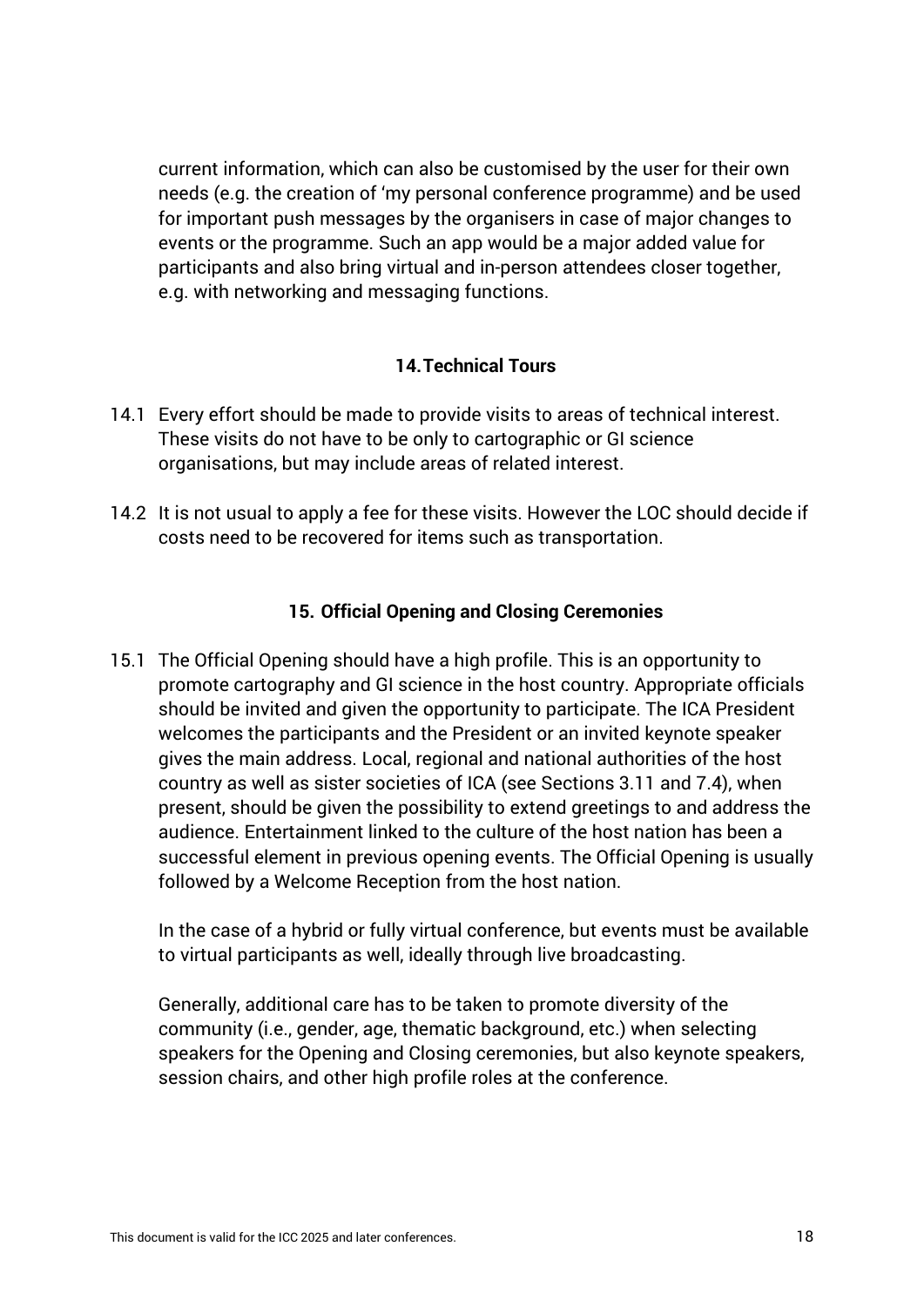#### **16. Post Conference Duties**

- 16.1 It is useful for ICA and the LOC of the subsequent ICC to be given information as soon as possible after the conference summarising the number of participants, the number of presentations of each type, statistics about visitor numbers to exhibitions, and a view of the outcomes of the conference. This summary can be also ideally be integrated into the closing ceremony.
- 16.2 In order to determine the quality of the conference and the opinions of those who attended the conference, a questionnaire seeking views about the experiences of attendees is encouraged. Such a questionnaire can be placed in each delegate's information pack, and the results of the questionnaire survey should be reported to the ICA EC.
- 16.3 It is expected that the main events and outcomes of the conference will be documented and updated on the official conference website and that it will remain publicly available for at least 2 years after the event. Furthermore, it is expected that the LOC will assist in transferring any essential information and results of the conference (e.g. statistics, images, awards, etc.) to the ICA website archive.
- 16.4 The LOC is expected to produce a comprehensive final report on the conference within 1 month of the end of the conference. This will be used by the ICA and subsequent organisers to study the experience and adjust the guidelines and organisation of future conferences where necessary. In addition to a report on the experience, the report also includes detailed statistics of the conference and a detailed final account of the individual income and expenses (all items). It is to be sent to the Secretary-General & Treasurer of the ICA without being requested.

# **17.Next ICC**

- 17.1 Time should be set aside during the ICC for representatives of the following ICC to make a presentation. Contact needs to be made to ascertain their requirements.
- 17.2 The ICA flag must be handed on to the next ICC hosts and this is usually done at the Closing Ceremony.
- 17.3 All relevant information that may be useful and of which the transfer is not prohibited by law (see Section 8) must be made available to the next organiser.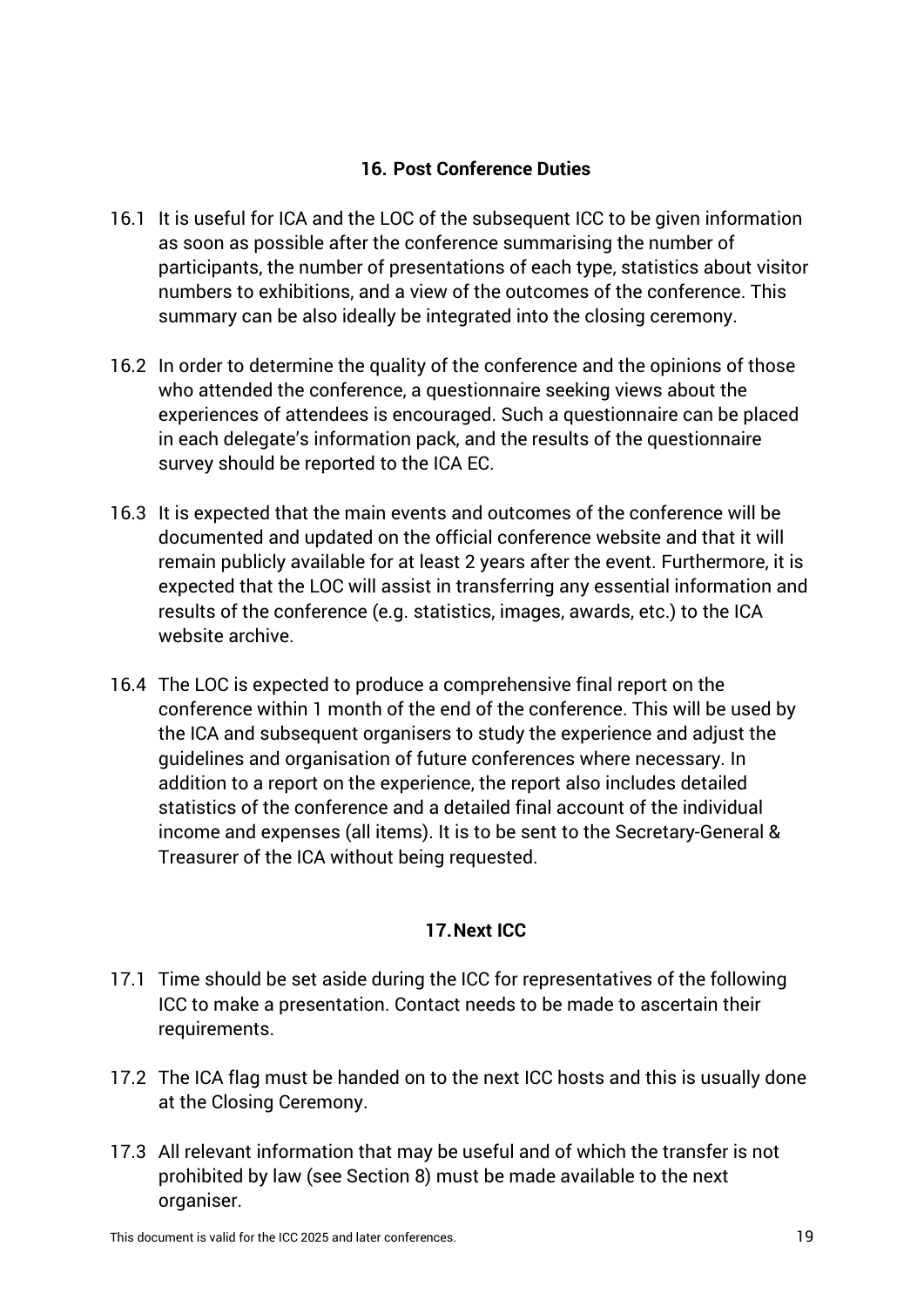17.4 Free space in the form of a booth of some 8 square metres in the Technical Exhibition area should be provided to promote the next ICC and for those who have lodged a bid for the next GA of Delegates.

#### **18. Exhibitions**

Exhibitions form an integral part of an ICC and provide further opportunities to enhance the status of cartography and GI science. There are several exhibitions required: the **International Cartographic Exhibition,** a **Technical Exhibition**, and the exhibition of children's maps (the **Barbara Petchenik competition**). In addition, local exhibitions connected with the conference are encouraged. To promote the discipline of cartography and GI Science effectively, these exhibitions may be open to the general public and free of charge, in addition to conference participants. It can be valuable to arrange for visits to the International Cartographic Exhibition, and the Children's Map Exhibition, by local schools.

18.1 **International Cartographic Exhibition:** Every ICA member nation and affiliate member is invited to participate in the International Cartographic Exhibition, which takes place on-site and virtually. Every exhibitor should be treated equally and be given a reasonable amount of space. In the past, for the on-site exhibition, a limit of 10 metres panel length (with variable height) per member nation has been used. For the display of atlases, globes and digital products, tables are required. A facility to display digital products is required. The facility should be attractively placed and equipped with enough powerful computers in sufficient numbers to give on-site visitors an easy way to study the digital products. All digital products should be pre-installed and easily accessible.

Following the event, displayed items may be offered to the host nation, not for sale but for donation to a library or an educational organisation. Exhibitors should be made aware early on that they have the choice of picking up the objects after the exhibition or donating them for further local use. In the event that they wish to take them away again, the time and place of the exhibition's dismantling should be announced well in advance.

The exhibitors need to know well in advance if transport or other costs will be incurred inside the host country and who arranges delivery to the venue. The organiser should take necessary measures to prevent customs problems. Since it happens again and again that exhibitors have to send the objects to the exhibition by mail (e.g. because they cannot travel themselves), a delivery address for such shipments should be announced in good time. It should also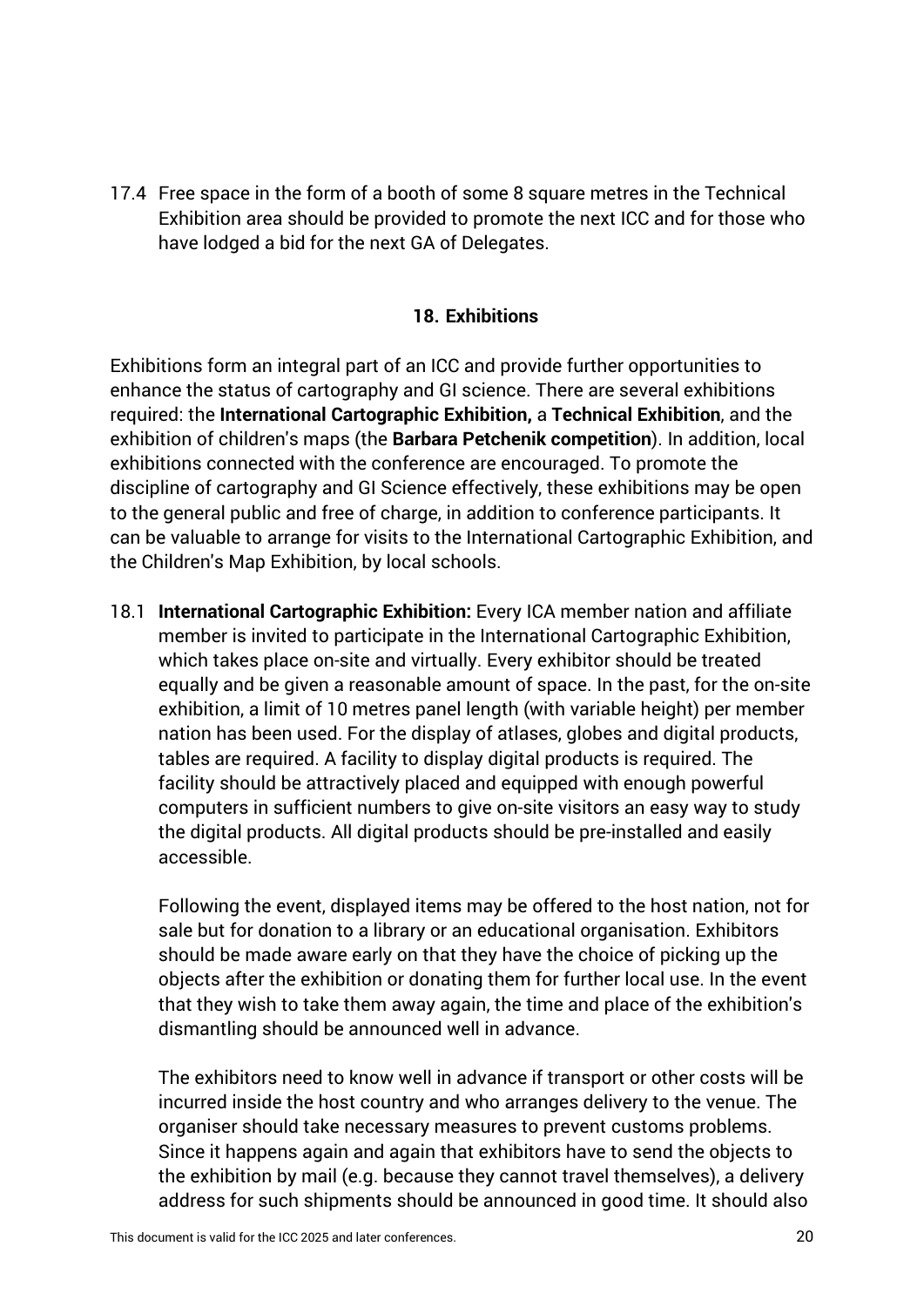be organised for the cases in which someone cannot install their exhibits on site in case of absence of the exhibitors (e.g. Maps on Panels).

Unforeseen problems occur frequently, so it is expected that a sub-committee of the LOC specifically concerned with exhibitions will be established. Such a committee will be responsible for ensuring continuous and pro-active contact between exhibitors and the local site, confirming, for example, safe receipt of exhibition material in all cases. The sub-committee is also responsible for creating the Exhibition Catalogue (Online and Print) and labelling all items in the exhibition (see also Section 18.7). In addition, this sub-committee will be expected to establish (using previous exhibitions as a guide) categories of mapping (e.g. Maps on Panels, Educational Products, Atlases, etc.) such that a formal competition can be held under the auspices of a judging panel, appointed by ICA, but linked to the sub-committee. The winners of such a competition are recognised at the closing ceremony, and the winning entries should be scanned at the exhibition so they can be incorporated into the ICA website.

In addition to the on-site exhibition, it is expected that there will be a parallel gallery of the exhibits on the Internet. Especially in the case of a hybrid or virtual conference, this is essential. On the website of the online gallery, there should also be a possibility to participate virtually in the selection of awards for the best objects via a 'popular vote'.

- 18.2 An exhibition for the **Barbara Petchenik Children's World Map Competition** shall be organised to display the entries. The LOC can expect significant support from an appropriate ICA Commission to ensure the efficient presentation of this competition.
- 18.3 Voting procedures for selecting the best entries in each category will be specified and overseen by the EC.
- 18.4 Other map exhibitions: National, local and historical map exhibitions should also be arranged.
- 18.5 **Technical Exhibitions:** A technical or trade show is a very important adjunct to an ICC and may generate income. However, costs should be kept as reasonable as possible if major suppliers are to be attracted. Some may be affiliate members of ICA and are entitled to be offered a favourable location or a discounted rate for space (check with Secretary General & Treasurer): if the trade show is being organised on a commercial basis, the organisers need to be aware that such members are to be given priority. The national members should also be informed of the free space for promoting the next GA (see 16.4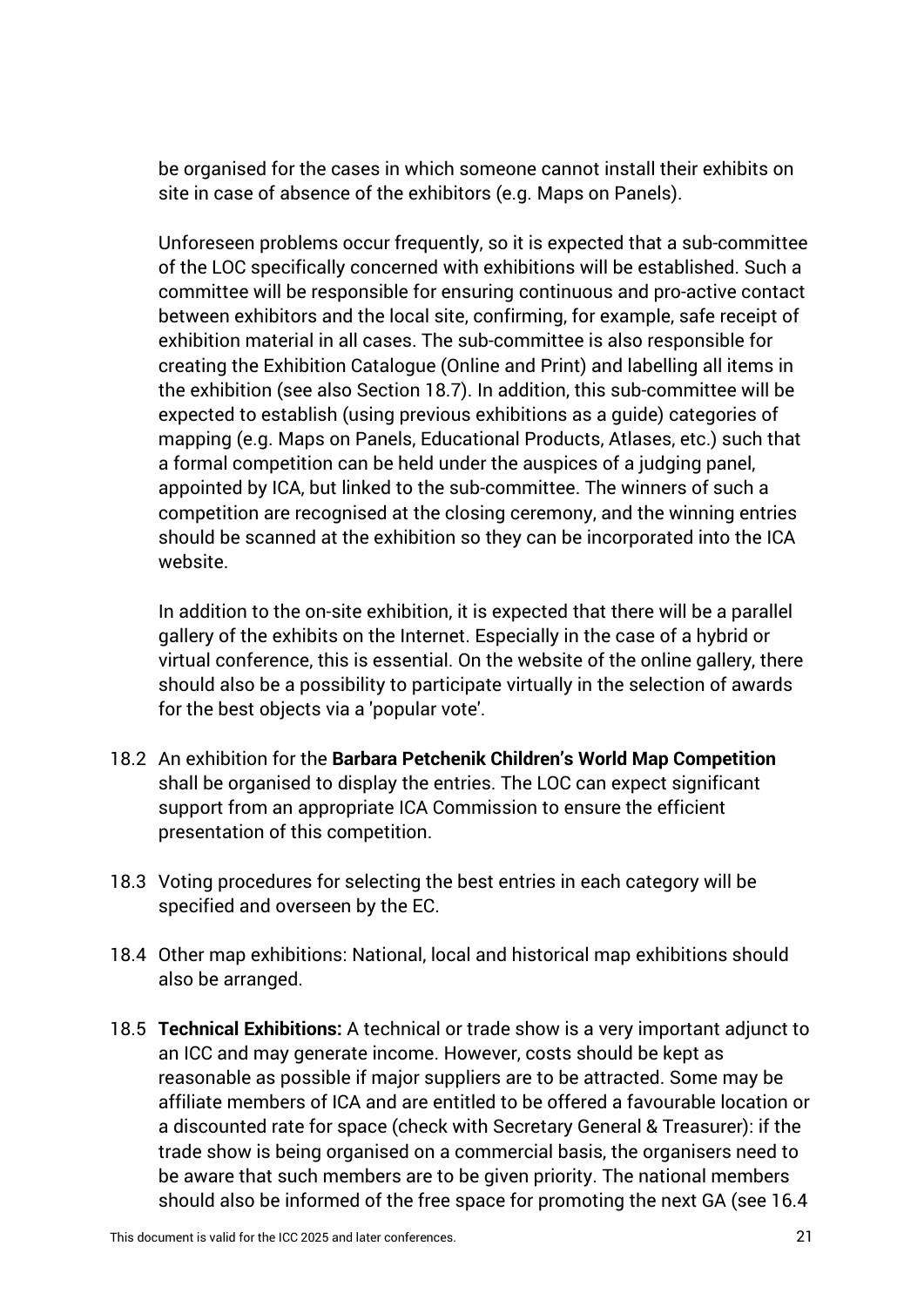above). Exhibitors should be advised of any potential customs problems or unusual local costs. The exhibitors also need to know well in advance if transport or other costs will be incurred inside the host country and who arranges delivery to the venue. The organiser should take necessary measures to prevent customs problems. Since it happens again and again that exhibitors have to send the objects to the exhibition by mail (e.g. because they cannot travel themselves), a delivery address for such shipments should be announced in good time.

Special note: It is strongly advised for maximum impact that all exhibitions should be held in the main Conference Complex or as close as possible.

- 18.6 Security: It is important that the LOC implements adequate security measures for all items and equipment in the exhibitions, as well as personal belongings. This is likely to involve some personal security officer presence at the exhibition of atlases and globes.
- 18.7 It is normal practice for a catalogue of maps and other items in the International Cartographic Exhibition to be produced and presented to each conference delegate, both in printed and digital form. In addition, similar catalogues may be prepared for the Barbara Petchenik Children's Map Competition, the Technical Exhibition and exhibitions of national, local and historical mapping.

#### **19. Social functions**

- 19.1 A programme of social functions should be included to give delegates the opportunity to network. Social programmes should typically also be open to accompanying persons, see Section 20.
- 19.2 As a minimum, a welcome reception after the Opening Ceremony and a reception in the area of the Technical Exhibition should be included in the registration fee. Other receptions can be designed, for example, as an 'icebreaker' to launch the conference or a forum for young scientists. A gala dinner or other form of event open for all participants should be arranged at an additional fee.
- 19.3 Other functions may be sponsored or offered as options. In the past, these have regularly included, as a physical activity, a specially designed orienteering event. In addition, walks, geocaching, hackathons and historic visits can be considered.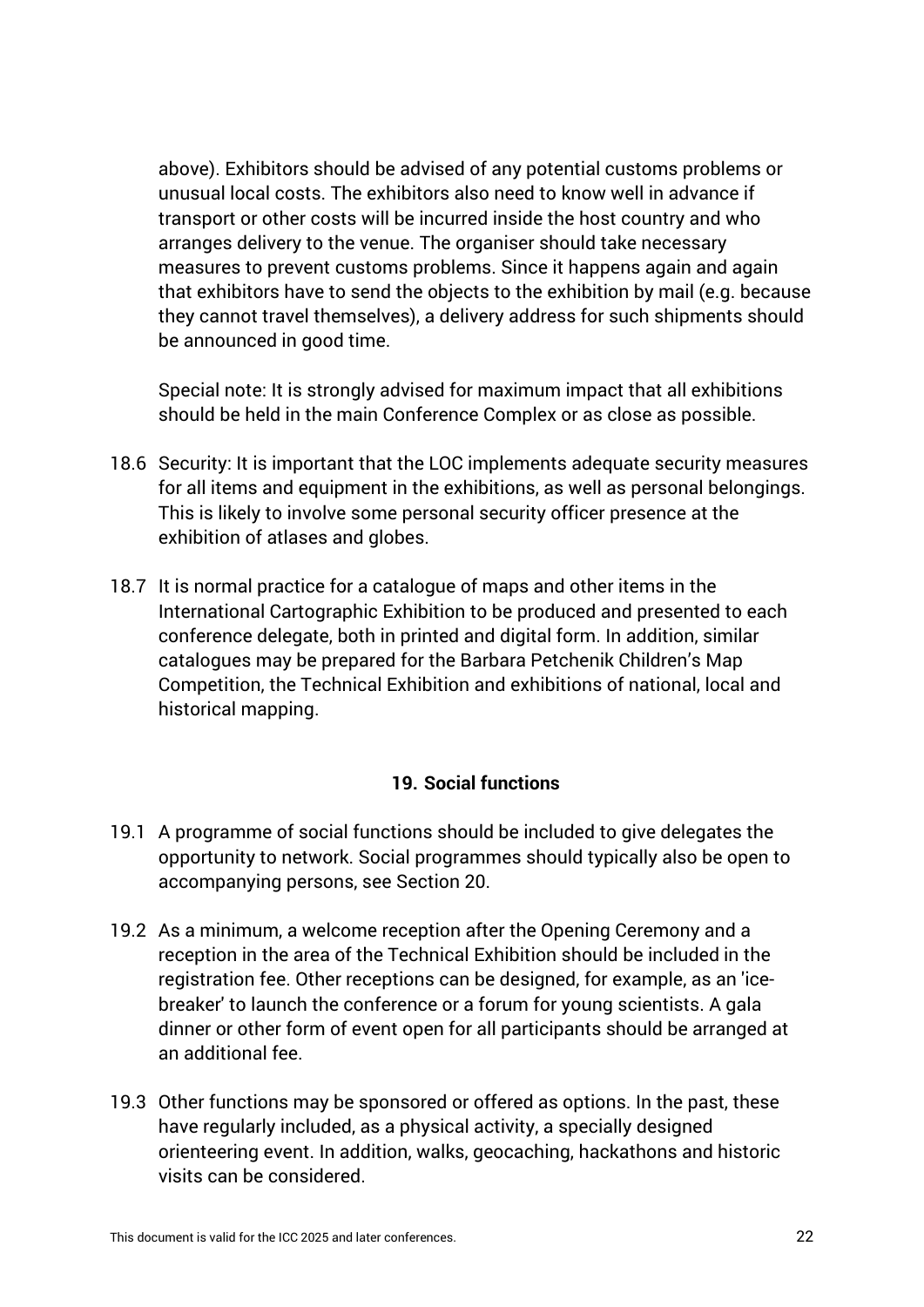- 19.4 The social programme also provides an opportunity for the host country to display national talents and culture.
- 19.5. Also in the case of a hybrid or virtual conference, networking opportunities are important and should not be forgotten. Sessions like a 'Carto Café' for exchange by online participants should be considered.

#### **20. Accompanying Persons Programme**

- 20.1 A separate programme for accompanying persons should be provided.
- 20.2 The programme should include some functions and have others as options. The programme should be coordinated with and include the participation in the aforementioned social programmes of the conference participants. As a general guide, something should be available each day during the event.
- 20.3 A fee may be established that includes the main conference functions and other events as decided.
- 20.4 The fee for accompanying persons programme should be modest and calculated to cover marginal costs only.
- 20.5 A small gift of national significance is sometimes provided for accompanying persons.

#### **21. Safety, Security and Health**

- 21.1 Safety and security for the delegates, accompanying persons, exhibitors and visitors must be assured at all times during the formal conference events. In addition, all legal and locally prescribed measures for the health of participants must be observed and communicated to the participants. The organiser is recommended to contract a comprehensive insurance to cover all damages.
- 21.2 Adequate measures must be implemented to ensure that this occurs. In particular, advice to delegates regarding their personal security and health outside the conference venue should be circulated.
- 21.3 A safety and security plan must be submitted to the EC prior to the conference.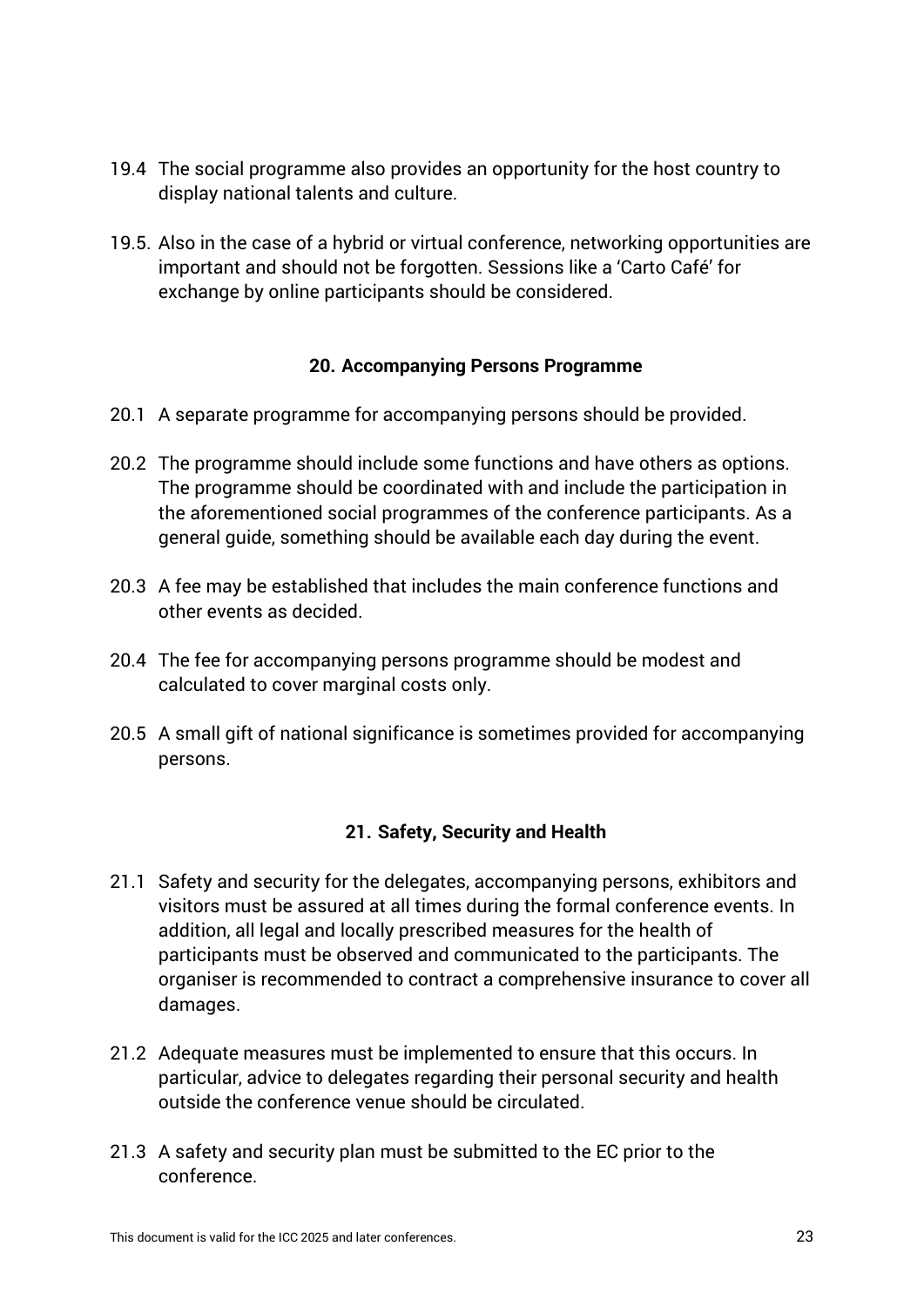- 21.4 Any safety, security and health concerns that are identified prior to the conference or that arise during the conference must be communicated to the EC and all attendees.
- 21.5 The local organising committee should recognise that some delegates may potentially have handicaps (e.g. vision, mobility problems) which may lead to requests for assistance. It is expected that the committee will respond positively to requests to greet, accompany and assist such delegates.
- 21.6 All delegates must be advised of the emergency and evacuation procedures for the building.

# **22. Additional arrangements**

- 22.1 A range of hotels suited for conference participants should be offered directly for booking through the conference organisers or a sub-contractor, or at least a list of such recommended hotels be made available. This should include a range of prices from budget to higher categories and take into account affordable accommodation for students and ICA scholarship recipients.
- 22.2 All accommodation should ideally be within 10-15 minutes of the conference venue and close to public transport.
- 22.3 A map should be included in the registration document showing the location of the conference hotels and other facilities.
- 22.4 Details of transportation options from airport or stations to the venue should be shown in the registration document, including the relevant time schedules.
- 22.5 It would be useful for the conference to provide a 'baggage room' for the last day, as some delegates may have to checkout of hotel rooms before the conference programme finishes.

# **23. General Assemblies (GA)**

- 23.1 A GA is held every four years. The GA is the primary decision body of ICA and of utmost importance for the functioning of our association.
- 23.2 Every member nation is entitled to send a principal delegate plus a deputy.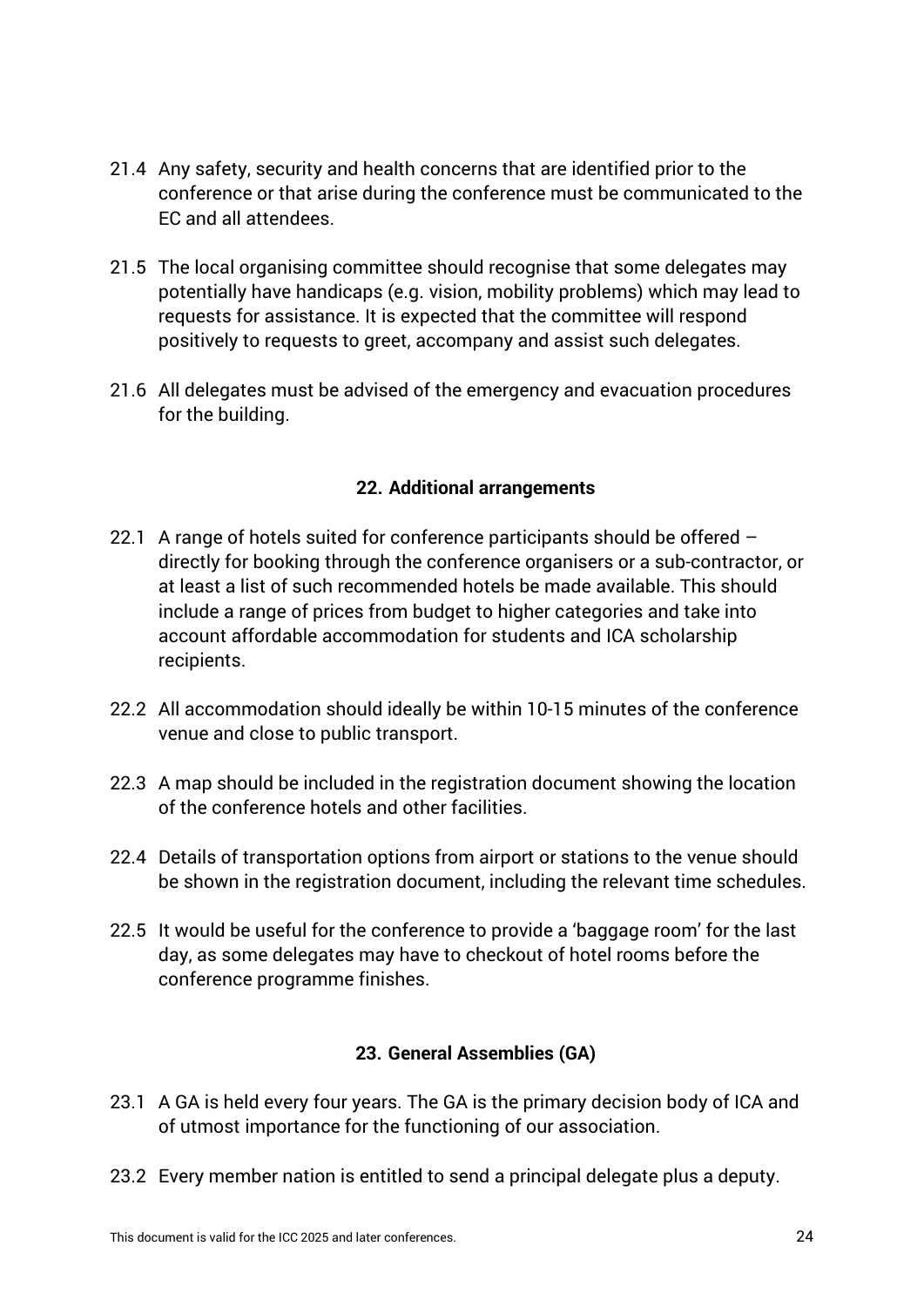- 23.3 All meetings are open and may be attended by observers. It is required to reserve seats for invited guests.
- 23.4 The venue for General Assemblies must allow for setting up in class room style to allow delegates and their deputy to sit together.
- 23.5 The position of each nation must be identified in the room with a large sign easily visible from the position of the President. The seating order and sequence shall be determined by the Secretary General, who also manages the registrations and the list of delegates.
- 23.6 All proceedings of the GA must be in the official languages of the ICA, French and English. Therefore, simultaneous interpreting services must be provided.
- 23.7 The opening of the GA should also be of a high profile.
- 23.8 The format of the GA should be discussed well in advance with the Secretary General & Treasurer, who prepares the agenda and keeps the records of member nations present, their subscription payment status and their voting rights.
- 23.9 Access to the GA is free of charge, but should be limited to the abovementioned delegates and guests (the GA is not part of the conference programme or included in the registration for participants to the scientific conference).

#### **24. ISC Rules (International Science Council)**

All potential organisers must be aware that ICA abides by the principles of ISC concerning to non-discrimination. The ISC statutes affirm the right and freedom of scientists to associate in international scientific activity without regard to such factors as citizenship, religion, creed, political stance, ethnic origin, race, colour, language, age or sex. This principle must be accepted by a host conference country, and all possible precautions must be taken to ensure that this is adhered to during the entire event (e.g. in the scientific sessions or exhibition). The following statement should appear in the publicity and/or registration material, and may be read out by the President during the Opening Ceremony:

«Acceptance of a paper in ICA-sponsored events is a reflection of scientific merit and not a reflection of any political recognition. In terms of operating principles, ICA abides by United Nations recommendations on membership and freedom of scientific enquiry, and the ISC declaration on the universality of science.»